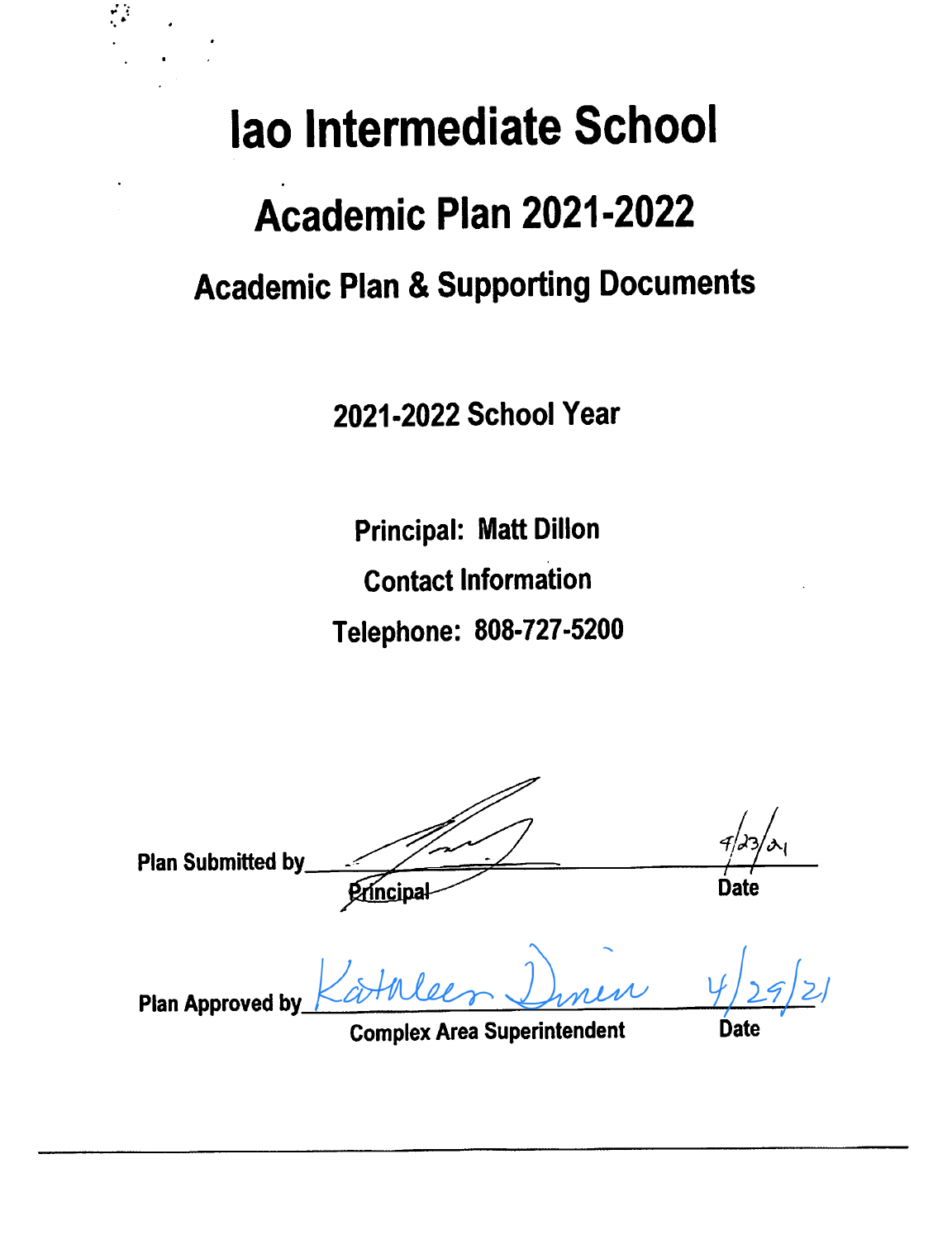## **Iao School Academic Plan for 2021-2022**

Developing a collaborative Academic Plan framed by the HIDOE Learning Organization is the foundation for a forward focused 3-Year Academic Plan. An effective Academic Plan utilizes existing school resources to improve and/or introduce new ideas that accelerate the school community's knowledge about ending achievement gaps and providing equitable services for all students. A forward focused Academic Plan clearly describes a school's Theory of Action that incorporates the following: 1) analyzing data to explain achievement gaps; 2) incorporating measurable outcomes that inform a school how to close the achievement gap; and, 3) applying contextual and community measurements and assessments.

Starting from a comprehensive needs assessment; schools design measurable outcomes from the study of organizational, instructional, and student support systems. The measurable outcomes are implemented and improved through Plan, Do, Study, Act (PDSA) cycles, and systemized by leading indicators.

## **HIDOE Learning Organization**

**Pipeline of Emerging Ideas:** To prepare for emerging trends, advancements and changes that impact education, ideas are tried and vetted by our schools and teams; some will advance to support the core. ● The **Pipeline of Emerging Ideas** is linked to the HIDOE 2020-30 Strategic Plan (page 5).

**Innovation in Support of the Core:** New strategies and systems for delivering teaching and learning. High-Impact strategies: School Design, Teacher Collaboration, and Student Voice. ● The Plan incorporates School Design and Student Voice for **Innovation in Support of the Core** (pages 3-4).

**Teaching & Learning Core:** Focus: equity and excellence in core curriculum and supports ● The Academic Plan is structured by the HIDOE Learning Organization, and it is founded on the **Teaching & Learning Core** (page 2).

## Teaching & Learning Core: Equity and Excellence

In order to address equity, list the targeted subgroup(s) and their identified needs. Specifying enabling activities in the academic plan should address identified subgroup(s) and their needs.

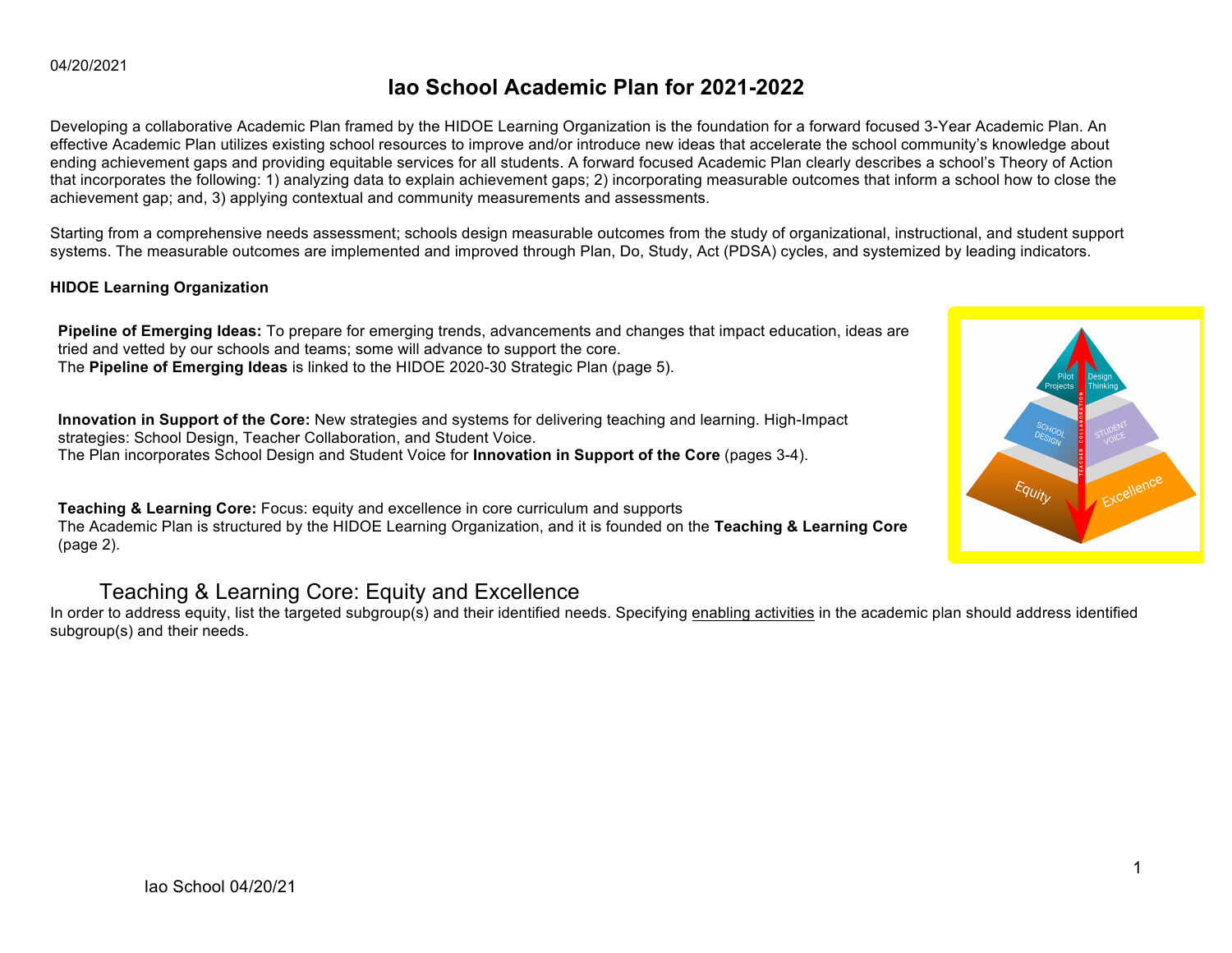| <b>Achievement Gap</b>                                                                                                                                                                                                                                                                                                                                                                                                                                                                                                                                                                                                                                                                                                                                                                                                                                                                                                                                                                                                                                                                                                                                                                                                                                                                                                                                                                                           | <b>Theory of Action</b>                                                                                                                                                                                                                                                                                                                                                                                                                                                                                                                                                                                                                                                                                                                                                                                                                                                                                                                                                                                                                                                                                                                                                                                                                                                  | <b>Enabling Activity</b>                                                                                                                                                                                                                                                                                                                                                                                                                                                                                                                                                                                                                                                                                                                                                                                                                                                                                                                                                                                                                                                                                                                                                                                                                                                                                                                                                                                                                                                                                                                                                                                                                                                                                                                                                                                                                                                                                                                                                                                                                                                                                                                                                                                                                                                                                                                                                                                                                                                                |
|------------------------------------------------------------------------------------------------------------------------------------------------------------------------------------------------------------------------------------------------------------------------------------------------------------------------------------------------------------------------------------------------------------------------------------------------------------------------------------------------------------------------------------------------------------------------------------------------------------------------------------------------------------------------------------------------------------------------------------------------------------------------------------------------------------------------------------------------------------------------------------------------------------------------------------------------------------------------------------------------------------------------------------------------------------------------------------------------------------------------------------------------------------------------------------------------------------------------------------------------------------------------------------------------------------------------------------------------------------------------------------------------------------------|--------------------------------------------------------------------------------------------------------------------------------------------------------------------------------------------------------------------------------------------------------------------------------------------------------------------------------------------------------------------------------------------------------------------------------------------------------------------------------------------------------------------------------------------------------------------------------------------------------------------------------------------------------------------------------------------------------------------------------------------------------------------------------------------------------------------------------------------------------------------------------------------------------------------------------------------------------------------------------------------------------------------------------------------------------------------------------------------------------------------------------------------------------------------------------------------------------------------------------------------------------------------------|-----------------------------------------------------------------------------------------------------------------------------------------------------------------------------------------------------------------------------------------------------------------------------------------------------------------------------------------------------------------------------------------------------------------------------------------------------------------------------------------------------------------------------------------------------------------------------------------------------------------------------------------------------------------------------------------------------------------------------------------------------------------------------------------------------------------------------------------------------------------------------------------------------------------------------------------------------------------------------------------------------------------------------------------------------------------------------------------------------------------------------------------------------------------------------------------------------------------------------------------------------------------------------------------------------------------------------------------------------------------------------------------------------------------------------------------------------------------------------------------------------------------------------------------------------------------------------------------------------------------------------------------------------------------------------------------------------------------------------------------------------------------------------------------------------------------------------------------------------------------------------------------------------------------------------------------------------------------------------------------------------------------------------------------------------------------------------------------------------------------------------------------------------------------------------------------------------------------------------------------------------------------------------------------------------------------------------------------------------------------------------------------------------------------------------------------------------------------------------------------|
| Achieve Gap #1: 2020 SQS Safety<br>Data-Safety Gap between Teachers<br>and Parents/Students<br>Teachers: 47.9% Parents: 66.1%<br>Students: 54.2%<br><b>Review of behavioral data in LDS</b><br>from 2019 indicates higher incidents<br>over all in the following categories:<br>Tardies (373), Insubordination (137),<br>Disrespect/Noncompliance (125),<br>Physical Contact (96), Violation of<br>Other School Rules (87), Class<br>Cutting (72), Disorderly Conduct<br>(60), Truancy (40), Leaving Campus<br>Without Consent (23). Incidents this<br>year are significantly lower due to<br>distance learning. 2029-2021 data<br>indicates the following had the<br>highest rates of occurrence: Abusive<br>Langauge-7, Insubordination-9,<br>class cutting-5, violation of other<br>school rules-13, disrespect-6,<br>disruption-5.<br>Panorama survey percentage of<br>positive responses:<br>School Safety: 59% (+16 from 2019)<br>School Belonging: 44% (-2 from 2019)<br>Classroom Climate: 80% (+10% from<br>2019)<br>Classroom Teacher-Student<br>Relationships: 69% (+7 from 2019)<br><b>Pacific Islanders have noticeably</b><br>lower achievement scores for ELA<br>and Math, lowest MGP for ELA-34,<br>and second lowest for Math-36<br>(Native Hawaiian had the lowest 34).<br>Highest chronic absenteeism (35%)<br>Higher referrals/suspensions.<br>(CNA Pg. 2, 7, 10, 24, 25, 33, 34, 37-43, 46) | Gap #1 School Safety/School<br>Culture<br>• If students develop a connection to<br>the school community through<br>participation in team building and<br>service learning activities, it will<br>strengthen their commitment to<br>maintain a positive, learning<br>environment.<br>• If all students participate in Social<br>Emotional Learning instruction that<br>teaches skills to 1) strengthen<br>effective communication, 2) build<br>positive relationships, 3) manage<br>emotions and behaviors, 4) set<br>personal goals, and 5) adopt a<br>growth mindset, then students will<br>learn to be positive and engaged<br>learners.<br>• If Pacific Island students and their<br>families feel welcomed and<br>connected to lao school staff, then<br>there is a higher chance they will<br>have the motivation to attend<br>classes, meet behavioral<br>expectations, and be receptive to<br>receiving academic interventions.<br>• If all staff members utilize common<br>procedures, individualized<br>interventions that strengthen<br>identified deficit skills, and<br>consistent consequences when<br>school rules are not followed, then<br>students will learn to follow school<br>rules and engage as contributing<br>citizens in the academic setting. | Goal #1 Connected/Contributing-All stakeholders implement and routinely<br>reflect on practices to sustain a safe and nurturing environment that addresses<br>the social emotional learning needs of all students and teaches all students to<br>engage as contributing citizens.<br>1. Utilize the advisory block to<br>1) Engage students in team building and community service activities (Title I)<br>funded-Instructional Supplies \$500),<br>2) Explore the diversity of student cultural backgrounds via cultural<br>representation activities (SW6),<br>3) Provide SEL instruction (Title I funded-Subscriptions 3502-Second Step<br>Online program \$3,000),<br>4) Utilize community partnerships to integrate trauma informed restorative<br>practices such as nonviolent communication, community circles, re-entry circle,<br>restorative circles, and peer mediation (Title I funded Contract Services 7104<br>NVCNext Gen \$10,000, Subs for peer mediation training -1 sub for 2 days-\$402<br>[2x184.66+\$33 fringe]) (SW5) and<br>5) Provide social justice instruction.<br>2. Routinely review behavioral expectations and safety procedures with all<br>stakeholders (staff meetings, advisory, parent meetings, etc.) and provide<br>incentives for students who model expectations.<br>3. Provide professional development designed (training, book reads) to strengthen<br>administration and staff understanding of effective social emotional learning,<br>behavioral interventions, and restorative justice practices (Title I instructional<br>supplies 7207-other misc. expense \$500) (SW6).<br>4. Integrate tiered counseling services in R&R, BIC, and school wide to assist<br>students in early identification and strengthening of deficit skills needed to meet<br>behavior expectations (tier 2 and 3 behavior RTI) (SW6).<br>5. Utilize teachers, counselors, and administration input to implement balanced<br>consequences and interventions to support students identified as at risk for<br>behaviors to learn and practice positive behaviors. (SW6).<br>6. Maintain an ongoing process that analyzes data and includes feedback from all<br>stakeholders (SW2) for school improvement and academic plan development<br>(SW1), guide allocation of funds and use of resources, and reflect on and analyze<br>the effectiveness of enabling activities in strengthening school culture and<br>promoting academic growth of all students (SW3). |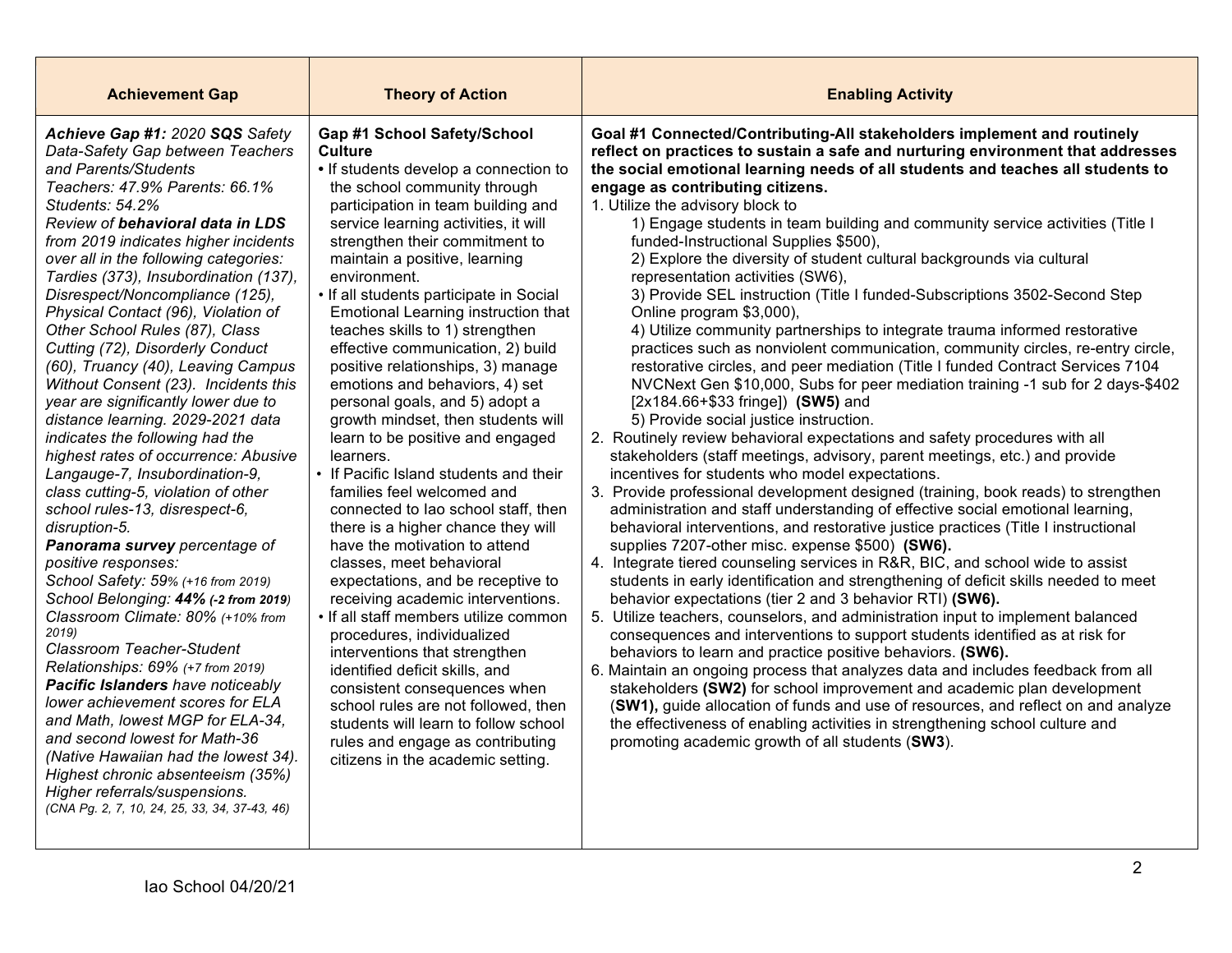| <b>Achievement Gap #2: BERC Model</b><br>to learn data gathered Fall 2019<br>indicates a gap in instructional<br>engagement in classrooms.<br>2020 Panorama survey-percentage<br>of favorable responses for classroom<br>engagement was 48% (+1 over last year<br>and lowest score overall for all categories.)<br>Administrative walkthroughs in<br>classrooms indicate two areas of<br>need: presenting clear learning<br>objectives and providing engaging<br>instruction tiered to meet different<br>styles and student needs.<br>(CNA Pgs. 25, 27-32, 35, 47, 48, 50) | Gap #2: Engaging Instruction<br>If all teachers utilize knowledge of<br>the qualities of effective instruction<br>as prescribed in the STAR<br>protocols to reflect on teaching and<br>set personal teaching goals to<br>guide lesson planning for rigor,<br>engagement, and clear alignment<br>to priority standards, all students<br>will be provided effective<br>instruction that leads to academic<br>success and connection to their<br>own learning.<br>If teachers design standards based<br>lessons incorporating service<br>learning, project based instruction,<br>authentic assessment and talk to<br>learn, students will recognize the<br>relevancy of their learning, develop<br>skills of self management/agency<br>and be more engaged.<br>If student voice is considered in<br>lesson design, students will<br>develop a sense of connection to<br>their learning. | Goal # 2-Capable: All teachers will provide effective instruction aligned to the<br>four habits of powerful teaching and learning that engages students in relevant<br>learning tasks aligned to state standards.<br>1. Teachers engage in STAR protocol walk-throughs (virtual and live) and reflective<br>goal setting with follow up individualized professional development and coaching<br>support to design rigorous, relevant, brain based, engaging lessons that align to<br>priority standards, consider student needs, plan for talk to learn, and incorporate<br>student voice and choice (SW6). (Title I funded: Contract Services 7104- BERC<br>Group \$5,000)<br>2. Engage students in relevant learning through the development and integration of<br>place based, project based instruction and/or service learning (SW6) 1) subs for<br>teachers to participate in training, planning, and off campus instruction (Title II)<br>funding if available), 2) field trip transportation and entrance fees to community<br>events and venues aligned to instructional goals (WSF), 3) supplies and equipment<br>to support lessons (Title I Funded: instructional supplies 3006-\$4,000), and, 4)<br>development of flexible learning environments (WSF funding- outdoor shade tents<br>for extending outdoor learning opportunities-\$5,000).<br>3. Continue to strengthen the elective courses to allow for student choice and<br>engaging, interest based learning. (Title I funded Instructional Supplies-\$2,000,<br>WSF Funded: Equipment-band instruments \$5,000).<br>4. Ensure all teachers and students have access to online programs (Title I funded<br>Subscriptions 3502: -Brainpop site license \$3,650, Gizmos online \$3,000, Kahoot<br>licenses \$3,500, Quizlet licenses -\$1,000, Flocabulary School Licenses-\$1,450,<br>Nearpod License-\$4,000, Nearpod for EL-\$500, Go Venture Health online \$1,260,<br>Screencastify-\$2,500, EdPuzzle- \$1450, WeVideo-\$2200, StemScopes online<br>licenses \$12,000), curricular materials (WSF funded- Instructional supplies 3006-<br>Stemscopes supply kits \$18,000), and technology (Title I Funded Equipment: 15<br>MacBook Air Computers for teacher usage with warranty \$18,000), that supports<br>engaging instruction and 21st century learning aligned to state standards (SW6)<br>5. Ensure interdisciplinary teams have time to plan integrated units of study (SW6).<br>6. Utilize surveys and observations to provide ongoing professional development and<br>coaching tailored to the needs of individual teachers (SW6). |
|----------------------------------------------------------------------------------------------------------------------------------------------------------------------------------------------------------------------------------------------------------------------------------------------------------------------------------------------------------------------------------------------------------------------------------------------------------------------------------------------------------------------------------------------------------------------------|--------------------------------------------------------------------------------------------------------------------------------------------------------------------------------------------------------------------------------------------------------------------------------------------------------------------------------------------------------------------------------------------------------------------------------------------------------------------------------------------------------------------------------------------------------------------------------------------------------------------------------------------------------------------------------------------------------------------------------------------------------------------------------------------------------------------------------------------------------------------------------------|----------------------------------------------------------------------------------------------------------------------------------------------------------------------------------------------------------------------------------------------------------------------------------------------------------------------------------------------------------------------------------------------------------------------------------------------------------------------------------------------------------------------------------------------------------------------------------------------------------------------------------------------------------------------------------------------------------------------------------------------------------------------------------------------------------------------------------------------------------------------------------------------------------------------------------------------------------------------------------------------------------------------------------------------------------------------------------------------------------------------------------------------------------------------------------------------------------------------------------------------------------------------------------------------------------------------------------------------------------------------------------------------------------------------------------------------------------------------------------------------------------------------------------------------------------------------------------------------------------------------------------------------------------------------------------------------------------------------------------------------------------------------------------------------------------------------------------------------------------------------------------------------------------------------------------------------------------------------------------------------------------------------------------------------------------------------------------------------------------------------------------------------------------------------------------------------------------------------------------------------------------------------------------------------------------------------------------------------------------------------------------------------------------------------------------------------------------------------------------------------------------------------------------------------------------------------------------------------------------------------|
| Achievement Gap #3: 18/19 School                                                                                                                                                                                                                                                                                                                                                                                                                                                                                                                                           | <b>Gap #3 Math Proficiency</b>                                                                                                                                                                                                                                                                                                                                                                                                                                                                                                                                                                                                                                                                                                                                                                                                                                                       | Goal #3-Capable: All students will show growth in the area of math proficiency                                                                                                                                                                                                                                                                                                                                                                                                                                                                                                                                                                                                                                                                                                                                                                                                                                                                                                                                                                                                                                                                                                                                                                                                                                                                                                                                                                                                                                                                                                                                                                                                                                                                                                                                                                                                                                                                                                                                                                                                                                                                                                                                                                                                                                                                                                                                                                                                                                                                                                                                       |
| SBA Math scores were below the                                                                                                                                                                                                                                                                                                                                                                                                                                                                                                                                             | • If all math teachers provide                                                                                                                                                                                                                                                                                                                                                                                                                                                                                                                                                                                                                                                                                                                                                                                                                                                       | with the overall school proficiency increasing by 5%.                                                                                                                                                                                                                                                                                                                                                                                                                                                                                                                                                                                                                                                                                                                                                                                                                                                                                                                                                                                                                                                                                                                                                                                                                                                                                                                                                                                                                                                                                                                                                                                                                                                                                                                                                                                                                                                                                                                                                                                                                                                                                                                                                                                                                                                                                                                                                                                                                                                                                                                                                                |
| state average. Grade Level SBA                                                                                                                                                                                                                                                                                                                                                                                                                                                                                                                                             | rigorous instruction using a                                                                                                                                                                                                                                                                                                                                                                                                                                                                                                                                                                                                                                                                                                                                                                                                                                                         | 1. Math teachers are given time and support to engage in professional learning                                                                                                                                                                                                                                                                                                                                                                                                                                                                                                                                                                                                                                                                                                                                                                                                                                                                                                                                                                                                                                                                                                                                                                                                                                                                                                                                                                                                                                                                                                                                                                                                                                                                                                                                                                                                                                                                                                                                                                                                                                                                                                                                                                                                                                                                                                                                                                                                                                                                                                                                       |
| Math Target Data indicates low                                                                                                                                                                                                                                                                                                                                                                                                                                                                                                                                             | common curricular program that is                                                                                                                                                                                                                                                                                                                                                                                                                                                                                                                                                                                                                                                                                                                                                                                                                                                    | opportunities and reflective practice designed to align the use of common math                                                                                                                                                                                                                                                                                                                                                                                                                                                                                                                                                                                                                                                                                                                                                                                                                                                                                                                                                                                                                                                                                                                                                                                                                                                                                                                                                                                                                                                                                                                                                                                                                                                                                                                                                                                                                                                                                                                                                                                                                                                                                                                                                                                                                                                                                                                                                                                                                                                                                                                                       |
| proficiency levels in the following                                                                                                                                                                                                                                                                                                                                                                                                                                                                                                                                        | 1) aligned to priority standards, 2)                                                                                                                                                                                                                                                                                                                                                                                                                                                                                                                                                                                                                                                                                                                                                                                                                                                 | curriculum across the grade levels, strengthen lesson presentation aligned to the                                                                                                                                                                                                                                                                                                                                                                                                                                                                                                                                                                                                                                                                                                                                                                                                                                                                                                                                                                                                                                                                                                                                                                                                                                                                                                                                                                                                                                                                                                                                                                                                                                                                                                                                                                                                                                                                                                                                                                                                                                                                                                                                                                                                                                                                                                                                                                                                                                                                                                                                    |
| areas:                                                                                                                                                                                                                                                                                                                                                                                                                                                                                                                                                                     | engaging and relevant, 3) embeds                                                                                                                                                                                                                                                                                                                                                                                                                                                                                                                                                                                                                                                                                                                                                                                                                                                     | five mathematical practices, and embed opportunities for strengthening                                                                                                                                                                                                                                                                                                                                                                                                                                                                                                                                                                                                                                                                                                                                                                                                                                                                                                                                                                                                                                                                                                                                                                                                                                                                                                                                                                                                                                                                                                                                                                                                                                                                                                                                                                                                                                                                                                                                                                                                                                                                                                                                                                                                                                                                                                                                                                                                                                                                                                                                               |
| <b>Grade 6: Numerical Expressions,</b>                                                                                                                                                                                                                                                                                                                                                                                                                                                                                                                                     | foundational math skills-tier two                                                                                                                                                                                                                                                                                                                                                                                                                                                                                                                                                                                                                                                                                                                                                                                                                                                    | foundational math skills. (SW6) (Title I funded Carnegie math curricular materials                                                                                                                                                                                                                                                                                                                                                                                                                                                                                                                                                                                                                                                                                                                                                                                                                                                                                                                                                                                                                                                                                                                                                                                                                                                                                                                                                                                                                                                                                                                                                                                                                                                                                                                                                                                                                                                                                                                                                                                                                                                                                                                                                                                                                                                                                                                                                                                                                                                                                                                                   |
| Place Value, Operations with                                                                                                                                                                                                                                                                                                                                                                                                                                                                                                                                               | supports, and 4) utilizes student                                                                                                                                                                                                                                                                                                                                                                                                                                                                                                                                                                                                                                                                                                                                                                                                                                                    | and implementation support \$74,000)                                                                                                                                                                                                                                                                                                                                                                                                                                                                                                                                                                                                                                                                                                                                                                                                                                                                                                                                                                                                                                                                                                                                                                                                                                                                                                                                                                                                                                                                                                                                                                                                                                                                                                                                                                                                                                                                                                                                                                                                                                                                                                                                                                                                                                                                                                                                                                                                                                                                                                                                                                                 |
| Fractions, Geometry, Measurements                                                                                                                                                                                                                                                                                                                                                                                                                                                                                                                                          | voice, then students will be more                                                                                                                                                                                                                                                                                                                                                                                                                                                                                                                                                                                                                                                                                                                                                                                                                                                    | 2. Implement a tier two pullout and/ or push in math intervention that would be                                                                                                                                                                                                                                                                                                                                                                                                                                                                                                                                                                                                                                                                                                                                                                                                                                                                                                                                                                                                                                                                                                                                                                                                                                                                                                                                                                                                                                                                                                                                                                                                                                                                                                                                                                                                                                                                                                                                                                                                                                                                                                                                                                                                                                                                                                                                                                                                                                                                                                                                      |
| <b>Grade 7: Algebraic Expressions,</b>                                                                                                                                                                                                                                                                                                                                                                                                                                                                                                                                     | connected to their learning and                                                                                                                                                                                                                                                                                                                                                                                                                                                                                                                                                                                                                                                                                                                                                                                                                                                      | available for intermittent support as needed (e.g. drop in tutoring sessions before                                                                                                                                                                                                                                                                                                                                                                                                                                                                                                                                                                                                                                                                                                                                                                                                                                                                                                                                                                                                                                                                                                                                                                                                                                                                                                                                                                                                                                                                                                                                                                                                                                                                                                                                                                                                                                                                                                                                                                                                                                                                                                                                                                                                                                                                                                                                                                                                                                                                                                                                  |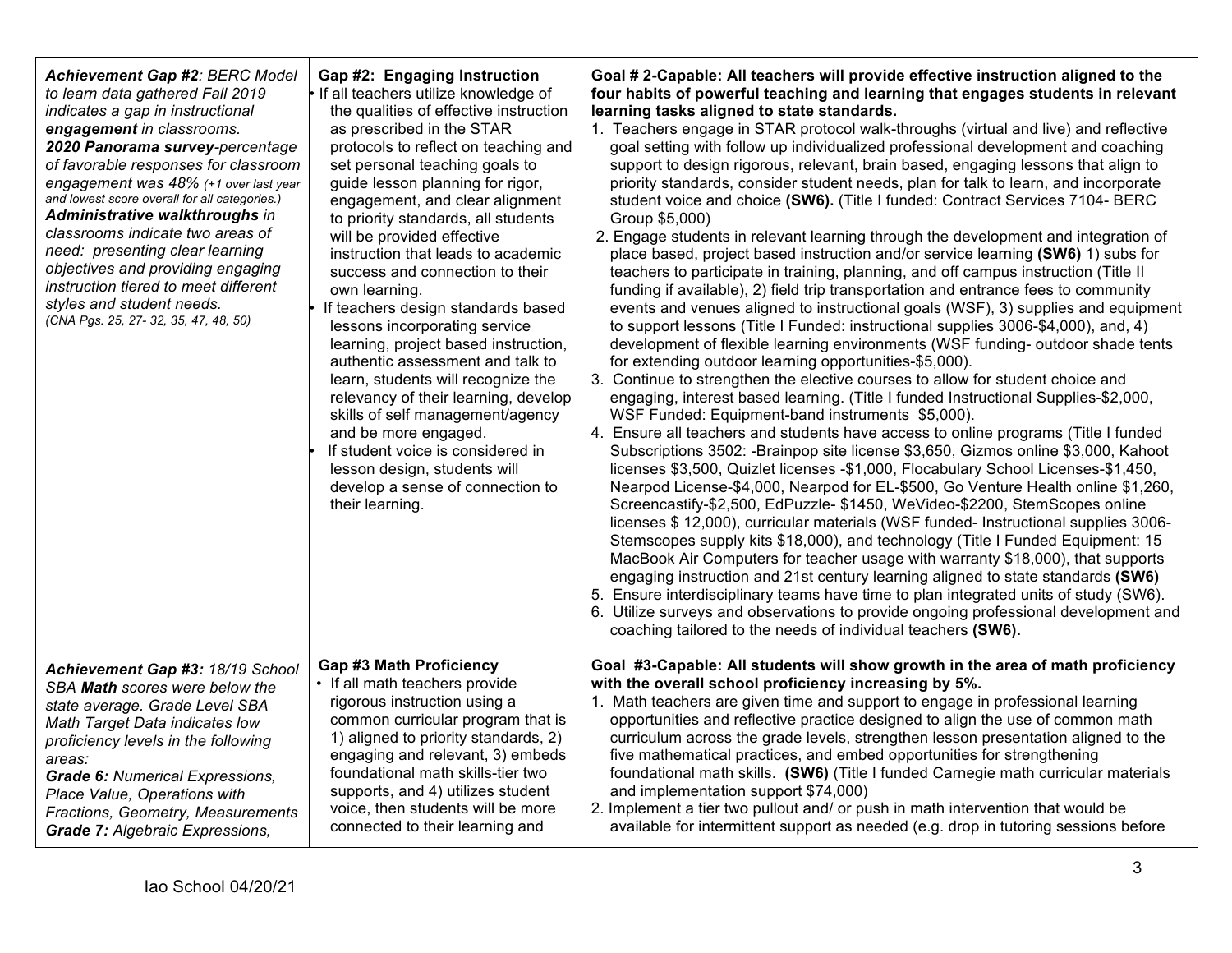*Geometry, Statistics, Distribution, Grade 8: Proportional relationships, Operations with fractions, Equivalent expressions, Algebraic Expressions and equations, Geometric figures, Angle, area, volume, Random samplings, Probability models School-wide Winter 2020 i-Ready Math Data: Numbers and Operations 36% proficient, Algebra-27%, Measurement and Data-38%, Geometry-24% (CNA pgs. 13, 15, 16, 18, 19, 26, 42, 44, 47- 50)*

*Achievement Gap #4: 18/19 School SBA ELA scores below the* 

*state average. Grade Level SBA ELA Target Data indicates low proficiency levels in the following areas: Grade 6: Word meanings, analyzing text structure, interpret and explain text, Grade 7: Use text to support conclusions, word meanings, text structures, themes, impact of figurative language, words, phrases, Grade 8: Details to support conclusions, summarizations, word meanings, impact of text structures on meaning and presentation. School-wide Winter 2020 i-ready Reading Data: Phonological Awareness 100% proficient, Phonics-89%, High Frequency Words-98%, Vocabulary-39%, Comprehension-Lit-33%, Comprehension-Inform-29% (CAN Pgs. 42-44, 47-50)*

*Achievement Gap #5: Grade 6 EL ACCESS Scores for 18/19-12 students 2 made gains, 9 had lower scores, 1 did not test. Only 15% of all EL designated students showed* 

should increase in math proficiency.

If non proficient math students are provided engaging tier three math instruction tailored to their specific needs, two to three times per week, the students should be able to make gains in understanding foundational math concepts that will impact proficiency on grade level standards.

## **Gap #4: ELA Proficiency**

• If all teachers provide instruction that includes 1) study of and contextual use of key terms, 2) opportunities to embed literacy strategies to scaffold access to content related text, and 3) writing opportunities that call for evidence to support conclusions, then all students should make increases in ELA proficiency assessments.

• If students who are not proficient in reading are provided engaging tier three reading instruction tailored to their specific needs, two to three times per week, the students should be able to make gains in reading fluency and comprehension that will impact proficiency on grade level standards.

## **Gap #5: High Needs Students**

• If students are provided direct instruction to strengthen academic skills sets that support self directed learning, organization, and use of

and after school, PTT or intervention teacher support as needed for additional instructional support during advisory, etc.)**(SW6)** 

3. Provide training and materials to tier three math intervention teachers to strengthen 1) analysis of data to guide differentiated supports, 2) use of benchmark assessments to help students set and attain clear goals to increase math proficiency **(SW6).**

### **Goal #4-Capable: All students will show growth in ELA Proficiency with the overall school proficiency increasing by 5%.**

- 1. All core teachers provided time and support to 1) participate in a data team process aligned to school wide priority literacy standards, and 2) embedding opportunities for strengthening foundational reading and writing skills (e.g. instruction of key vocabulary, literacy strategies, and writing that calls for textual evidence to support conclusions **(SW6)** (Title I funded: Sub days-\$20,916 (104 x \$184.66 + \$1,711 fringe)
- 2. Integrate silent sustained reading utilizing common text for each grade level and/or individual choice and use of online programs into the advisory block to support all students in building reading fluency and comprehension skills **(SW6**). (Title I funded: instructional supplies-3006 classroom sets of books \$1,500, Online programs: Reading Plus \$30,000).
- 3. Provide resources and training to tier three reading intervention teachers to strengthen 1) analysis of data to guide differentiated supports, and 2) use of benchmark assessments to help students set and attain clear goals to increase reading fluency, improve comprehension and build academic vocabulary to increase reading proficiency **(SW6).**
- 4. Provide online programs to support embedding foundational literacy skills and differentiated instruction in the core ELA classes **(SW6).** (Title I funded-IXL ELA \$12,000)

### **Goal #5-Capable: All stakeholders implement and routinely reflect on practices that promote academic growth and support the transition of all students to high school.**

1. The advisory setting will be used to instruct students in academic skill sets that support self directed learning, self advocacy, and use of online programs to build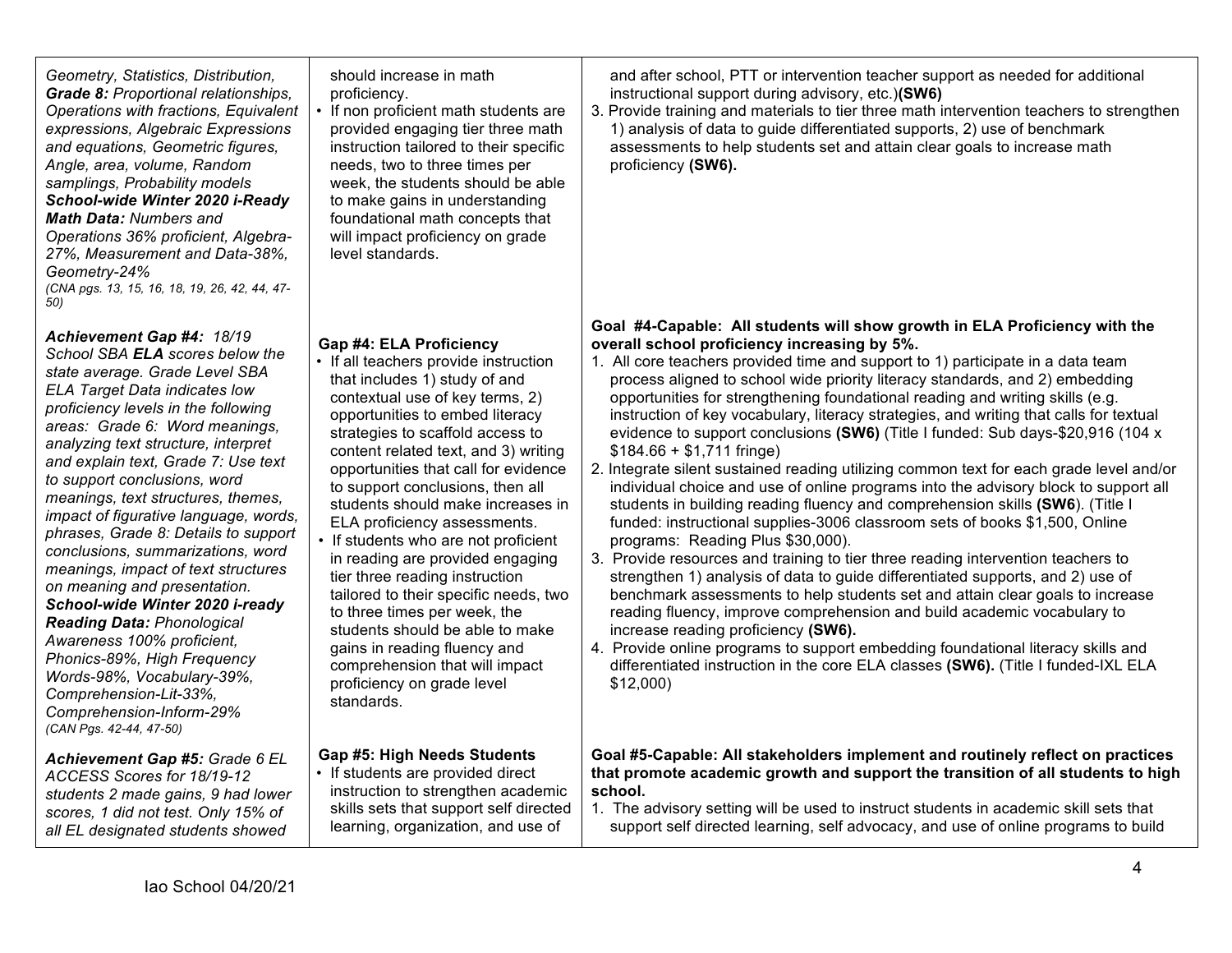#### *adequate growth to meeting English Language proficiency. Grade 6 EL ACCESS Data for 2019-2020: 4 made gains, 17 had lower scores, 3 remained the same. Only 4% of all EL designated students showed adequate growth to meeting English Language proficiency.*

*Pacific Islanders have noticeably lower achievement scores for ELA and Math, lowest MGP for ELA-34, and second lowest for Math-36 (Native Hawaiian had the lowest 34). Highest chronic absenteeism (35%) Higher referrals/suspensions. SBA gap data from 2018-2019 indicates a 28 point gap in Language Arts and a 29 point gap in math. Students identified with a disability on average make minimal gains on their SBA assessments.* (CAN pg. 21, 32, 35, 36, 43, 44, 47, 48)

*Achievement Gap #6: Iao School receives Title I funding due to 54.96% of students qualifying for free or reduced lunch. This is about 4% higher than last year. Federal requirements for Title I funding include parent outreach. Feedback from parents at the School Community Council meeting indicates a continuing need to strengthen communication with families.*

*Community profile data indicates lower rates of high school graduation and attainment of higher levels of education for the Waihee-Waiehu district in comparison to the other two districts included in the school boundaries.* 

*(CNA Pg. 3, 32, 41, 47)*

literacy strategies, they will be able to apply these skills across the content to support their academic growth.

- If all teachers utilize a framework for planning lessons that include language objectives, language acquisition strategies, and scaffolding to support access to grade level standards, then all students will be supported to increase proficiency in reading, writing, speaking and listening, EL students in particular should make gains in the ACCESS assessment, and students with disabilities will make progress toward meeting IEP goals and benchmarks.
- If academically struggling students meet routinely with grade level counselors, interventions can be planned with grade level teams.

#### **Gap #6: Parent Outreach**

- If parents are engaged as partners in the learning process, students will be supported in the home environment to make academic gains.
- If students and families begin to build connections with the high school, community college, and community business partners, it will support a successful student transition to high school, upper education, and the workforce.

## literacy skills **(SW6).**

- 2. Provide professional development and planning time to support teachers in implementing lessons integrating IEP goals and objectives, WIDA Language Development Standards, language acquisition strategies, and scaffolding strategies to ensure all students have access to grade level curriculum and instruction. (SIOP, GLAD, WIDA LDS). **(SW6)**
- 3. Continue to offer a Virtual Academy program to support students that benefit from distance and virtual learning environments. (Title I funded: Subscriptions 3502- Edgenuity online program 40,000)
- 4. Provide homework assistance for targeted students before and after school, and during recess, lunch, and advisory **(SW6).**
- 5. Counselors create check in groups to meet with periodically during the advisory block **(SW6).**
- 6. Review instructional materials and update as needed to support scaffolded instruction across the content that addresses the individual needs of students as identified by assessment data **(SW6).** (Title I funded: Instructional Supplies 3006- \$1,000)

#### **Goal #6-Connected: Build connection with families and community to strengthen academic supports in the home setting and successfully transition students to the high school.**

- 1. Utilize school planners (Title I funded: Instructional materials 3006-Planners- \$8,000 (Title I 18902 \$7,000, 18935-\$1,000), newsletters, online school website, social media, flyers/information packets sent home, (Title I funded: postage-\$405) to provide families and community members information needed to be active participants in the learning process (**SW4,** SW7).
- 2. Upgrade the school video equipment to support online instruction and provide live and mobile broadcasts accessible to parents and community (SW7). (WSF funded: Instructional equipment 7705-Tricaster, microphones, cables, cameras-\$6,250)
- 3. Solicit parent/community attendance at venues (**SW7)** designed to 1) share information that supports student success in meeting academic and behavioral standards, 2) share information and gather feedback in the school improvement process/academic plan development **(SW2, SW4**,), and 3) showcase student products, performances, and reflection on learning aligned to standards. (Title I funded: paper goods/supplies \$800)
- 4. Enhance transition supports between feeder schools and high school and build connections with University of Hawaii Maui Campus to build student awareness of post-secondary education and the workforce **(SW6).**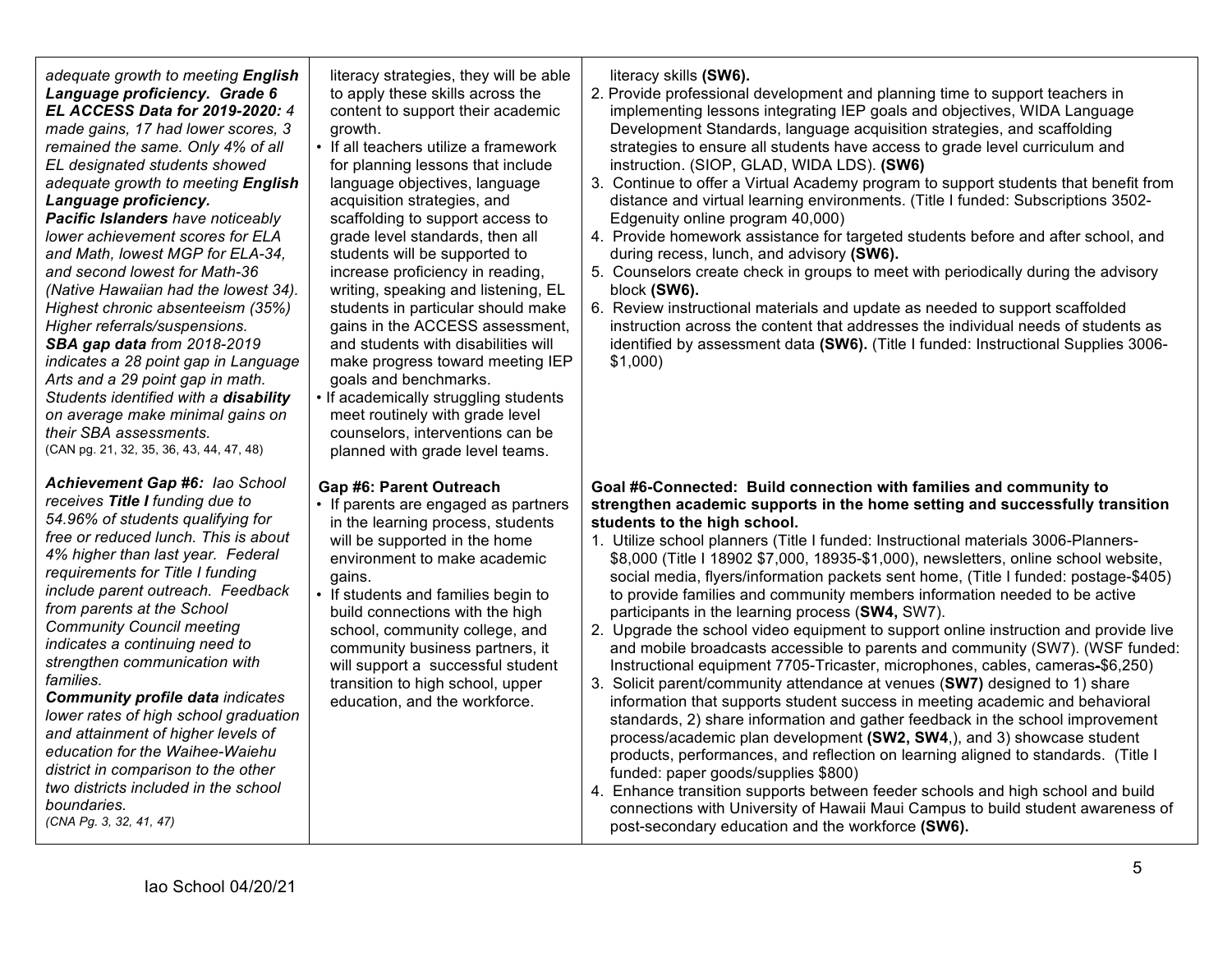# **Innovation in Support of the Core: School Design and Student Voice**

**Describe here your complex/school contexts for School Design and Student Voice.** *Iao School is made up of a diverse group of students with over 54% of students receiving free or reduced meals. Pacific Islanders, students with multiple ethnicities, and Asians make up the majority of ethnicities within the school. ELA*  SBA scores have been increasing over the past few years but more than half of the students continue to test below proficiency. Math scores have made minimal *gains with approximately seventy five percent of students testing below proficiency.* 

**Describe here your current and continuing initiatives that will further advance your 2021-2022 School Design and Student Voice.** *Iao School has consciously integrated several initiatives to support all students in making academic growth and attaining the vision of being connected, capable and contributing members of the community. These include: Middle School practices of teaming and advisory, establishment of co-teaching teams to support individual student learning plans, use of STAR protocols for reflective practice around strategies aligned to how the brain works, focus on service learning for elective classes, project based learning, integration of professional development opportunities and students needs meetings built into the school daily schedule, trauma informed restorative practices.*

**Describe here your Conditions for Success for School Design and Student Voice.** *To be successful in meeting the academic needs of all students, staff needs to work together as a cohesive team to achieve the goal of creating a nurturing environment in which all stakeholders are welcomed and feel connected to the school, all teachers have the capability to provide a rigorous and engaging learning environment that addresses individual student needs as well as grade level standards, and all stakeholders contribute to the success of each student and the community at large to ensure ample opportunities and resources are available to ensure students can connect learning to the real world and recognize their place as productive citizens in the society.*

| SY 2020-21 Measurable Outcomes                                                                                                                                                                                                                                                                                                                                                                                                                                                                                                                                                                                                                                                | SY 2021-22 Measurable Outcomes                                                                                                                                                                                                                                                                                                                                                                                                                                                                                                                               | SY 2022-23 Measurable Outcomes                                                                                                                                                                                                                                                                                                                                                                                                                                                                                              |
|-------------------------------------------------------------------------------------------------------------------------------------------------------------------------------------------------------------------------------------------------------------------------------------------------------------------------------------------------------------------------------------------------------------------------------------------------------------------------------------------------------------------------------------------------------------------------------------------------------------------------------------------------------------------------------|--------------------------------------------------------------------------------------------------------------------------------------------------------------------------------------------------------------------------------------------------------------------------------------------------------------------------------------------------------------------------------------------------------------------------------------------------------------------------------------------------------------------------------------------------------------|-----------------------------------------------------------------------------------------------------------------------------------------------------------------------------------------------------------------------------------------------------------------------------------------------------------------------------------------------------------------------------------------------------------------------------------------------------------------------------------------------------------------------------|
| What are your Measurable Outcomes around School Design<br>and Student Voice? What are you designing?                                                                                                                                                                                                                                                                                                                                                                                                                                                                                                                                                                          | What are your Measurable Outcomes around School<br>Design and Student Voice? What are you designing?                                                                                                                                                                                                                                                                                                                                                                                                                                                         | What are your Measurable Outcomes around School<br>Design and Student Voice? What are you designing?                                                                                                                                                                                                                                                                                                                                                                                                                        |
| SQS survey will indicate a 5% gain in favorable<br>responses in the area of safety.<br>School student surveys will indicate a 5% gain in<br>$\bullet$<br>favorable responses in the categories of school safety<br>(met-+16), pedagogical effectiveness (met +7), and<br>classroom rigorous expectations (not met +3).<br>School wide attendance will meet the 95% state goal.<br>$($ not met-90.10% $)$<br>Decrease in total number of behavior incidents (2019-<br>2020: 1,220 incidents, (2020-2021: met-33 incidents)<br>Student proficiency scores on the math SBA will<br>increase by 5% from 26% to 31%. N/A no data<br>Student proficiency scores on the ELA SBA will | School student surveys will indicate a 5%<br>gain in favorable responses in the categories<br>of school safety, pedagogical effectiveness,<br>and classroom rigorous expectations.<br>SQS survey will indicate a 5% gain in<br>favorable responses in the area of safety.<br>School wide attendance will meet the 95%<br>state goal.<br>Decrease in total number of behavior<br>incidents in comparison to 2019-2020 data<br>Student proficiency scores on the math SBA<br>will increase by 5% from 31% to 36%.<br>Student proficiency scores on the ELA SBA | School student surveys will indicate a 5%<br>gain in favorable responses in the categories<br>of school safety, pedagogical effectiveness,<br>and classroom rigorous expectations.<br>SQS survey will indicate a 5% gain in<br>favorable responses in the area of safety.<br>School wide attendance will meet the 95%<br>state goal.<br>Decrease in total number of behavior<br>incidents<br>Student proficiency scores on the math SBA<br>will increase by 5% from 36% to 41%<br>Student proficiency scores on the ELA SBA |
| increase by 5% from 42% to 47%. N/A no data<br>School wide adequate growth to meeting EL<br>proficiency will increase by a minimum of 5%. 50% of<br>EL grade 6 students will achieve growth on the annual<br>ACCESS assessment. (Not Met based on 2018/2019<br>to 2019/2020 data)                                                                                                                                                                                                                                                                                                                                                                                             | will increase by 5% from 47% to 52%<br>School wide adequate growth to meeting EL<br>proficiency will increase by a minimum of 5%.<br>All EL students will achieve growth on the<br>annual ACCESS assessment.<br>Inclusion LRE placements in the general                                                                                                                                                                                                                                                                                                      | will increase by 5% from 52% to 57%<br>School wide adequate growth to meeting EL<br>proficiency will increase by a minimum of 5%.<br>All EL students will achieve growth on the<br>annual ACCESS assessment.<br>Inclusion LRE placements in the general                                                                                                                                                                                                                                                                     |
| Increase the attendance rate for Pacific Islanders by                                                                                                                                                                                                                                                                                                                                                                                                                                                                                                                                                                                                                         | education setting will increase by 5% from                                                                                                                                                                                                                                                                                                                                                                                                                                                                                                                   | education setting will increase by 5% from                                                                                                                                                                                                                                                                                                                                                                                                                                                                                  |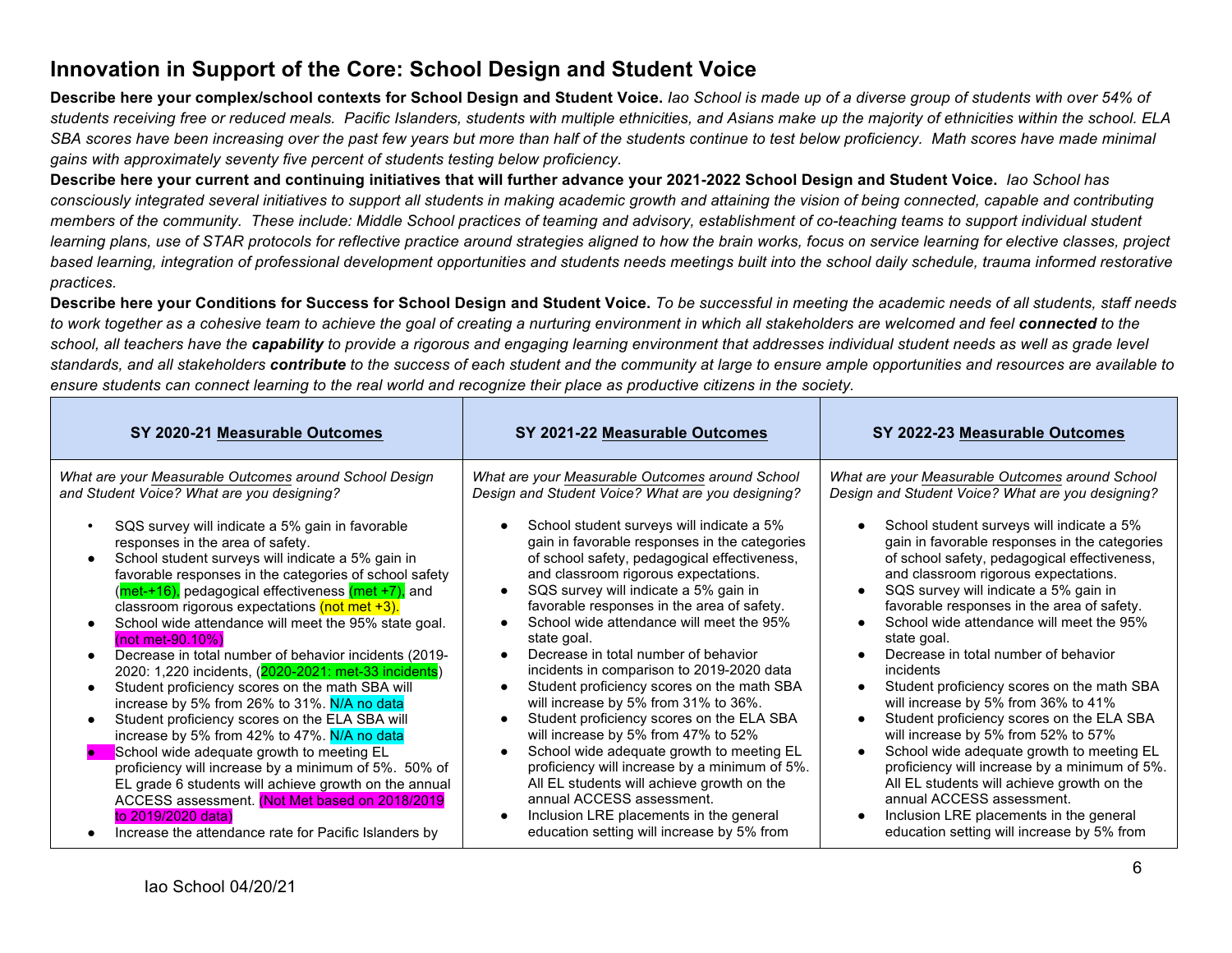| 5% from 91.02% to 96%. (Not met current rate-84.55)<br>Decrease the number of EL students at risk for marks:<br>2020 EOY data ELA-6, Math-9, Science-3, Social<br>Studies-2, 2021 current data: ELA-15, Math-12,<br>Science-18, Social Studies-5 (Not met)<br>Inclusion LRE placements in the general education<br>setting will increase by 5% from 43% to 48%<br>SQS survey will indicate a 5% gain in parent overall<br>satisfaction. 2019 data: Safety- 63.2%, 2020 Data:<br>Safety-66.1% (+3), 2019 data: Well Being- 76.4%,<br>2020 Data: well Being-78.9% (+2), 2019 data:<br>Satisfaction- 68.3%, 2020 Data: Satisfaction-71.8%<br>$(+3)$ , 2019 data: Involvement- 53.6%, 2020 Data:<br>Involvement-57.5% $(+4)$                                                                                                                                                                                                                                                                                                                                                                                                                                                                                                                                                                                                                                                                                                                                                                                                                                                                                                                                                                                                | 48% to 53%<br>SQS survey will indicate a 5% gain in parent<br>overall satisfaction. 2019 data: Safety-<br>63.2%, 2020 Data: Safety-66.1% (+3), 2019<br>data: Well Being- 76.4%, 2020 Data: well<br>Being-78.9% $(+2)$ , 2019 data: Satisfaction-<br>68.3%, 2020 Data: Satisfaction-71.8% (+3),<br>2019 data: Involvement- 53.6%, 2020 Data:<br>Involvement-57.5% $(+4)$                                                                                                                                                                                                                                                                                                                                                                                                                                                                                                                                                                                                                                                                                                                                                                                                                                                                                                                                                                                                                                   | 53% to 58%<br>SQS survey will indicate a 5% gain in parent<br>overall satisfaction.                                                                                                                                                                                                                                                                                                                                                                                                                                                                                                                                                           |
|-------------------------------------------------------------------------------------------------------------------------------------------------------------------------------------------------------------------------------------------------------------------------------------------------------------------------------------------------------------------------------------------------------------------------------------------------------------------------------------------------------------------------------------------------------------------------------------------------------------------------------------------------------------------------------------------------------------------------------------------------------------------------------------------------------------------------------------------------------------------------------------------------------------------------------------------------------------------------------------------------------------------------------------------------------------------------------------------------------------------------------------------------------------------------------------------------------------------------------------------------------------------------------------------------------------------------------------------------------------------------------------------------------------------------------------------------------------------------------------------------------------------------------------------------------------------------------------------------------------------------------------------------------------------------------------------------------------------------|-----------------------------------------------------------------------------------------------------------------------------------------------------------------------------------------------------------------------------------------------------------------------------------------------------------------------------------------------------------------------------------------------------------------------------------------------------------------------------------------------------------------------------------------------------------------------------------------------------------------------------------------------------------------------------------------------------------------------------------------------------------------------------------------------------------------------------------------------------------------------------------------------------------------------------------------------------------------------------------------------------------------------------------------------------------------------------------------------------------------------------------------------------------------------------------------------------------------------------------------------------------------------------------------------------------------------------------------------------------------------------------------------------------|-----------------------------------------------------------------------------------------------------------------------------------------------------------------------------------------------------------------------------------------------------------------------------------------------------------------------------------------------------------------------------------------------------------------------------------------------------------------------------------------------------------------------------------------------------------------------------------------------------------------------------------------------|
| Why are you implementing them?<br>The foundation for learning starts with a nurturing<br>environment in which all students and staff feel safe<br>and welcomed. SQS, panorama surveys and<br>anecdotal evidence indicate a perception that<br>classrooms and the school are not safe environments.<br>To address this, the school continues to clarify<br>behavior expectations, appropriate consequences,<br>interventions, and safety procedures and is<br>strengthening SEL instruction and restorative<br>practices that respond to outside school trauma<br>students may have experienced. Professional<br>development can address the lack of "expertise" in<br>how to identify lagging skills contributing to student<br>misbehavior and provision of appropriate<br>interventions.<br>The Panorama survey, student focus groups and<br>BERC data collection has identified the need to<br>strengthen tier one instruction across the content in<br>pedagogical effectiveness, classroom rigorous<br>expectations and engaging lesson design.<br>Strengthen ability to respond to trauma students<br>experience that impact their ability to self manage<br>School proficiency scores in ELA and Math continue to<br>$\bullet$<br>fall below the state averages. Math scores have made<br>minimal gains in the past three years with about 70%<br>students below proficiency. Reading scores are<br>slowly improving but diagnostic data indicates that<br>more than half of the student population needs to<br>strengthen skills in reading comprehension.<br>ACCESS data indicates there is minimal growth for<br>the majority of students identified as EL towards<br>attaining English Language proficiency. | Why are you implementing them?<br>With a new crop of grade six students each<br>year and turnover in staff, systematic review<br>of expectations and procedures will ensure<br>continuity and strengthening of practices that<br>build a nurturing learning environment. The<br>school continues to integrate trauma<br>informed practices designed to support<br>students in the development of skills to build<br>positive relationships, self-regulating<br>behaviors, and set and meet academic goals.<br>Consistent use of a common SEL curriculum<br>will build the understanding of school values<br>and what it means to be a contributing<br>citizen.<br>As teachers shift to innovative practices<br>aligned to project based real world<br>application of knowledge, increased use of<br>embedded online instruction, and integrated<br>interdisciplinary collaboration, student<br>engagement will increase leading to<br>improved academic growth.<br>Embedding instruction aligned to language<br>development standards, literacy strategies,<br>and scaffolding to access grade level<br>standards across all content areas and in all<br>classrooms will benefit not only identified<br>students, but all students with below level<br>skill sets in reading and writing.<br>Outreach to build partnerships with parent<br>and community groups will strengthen<br>supports for students. | Why are you implementing them?<br>Maintaining and strengthening practices to<br>ensure a safe and nurturing environment that<br>welcomes all stakeholders and supports<br>academic growth for all students.<br>Strengthen innovative instructional practices<br>aligned to learning standards that connects<br>students to the world around them and helps<br>them recognize their place as responsible<br>and productive citizens in their community.<br>Ensure supports are in place to address the<br>individual learning needs of each student and<br>helps all students strengthen foundational<br>skills in reading, writing, and math. |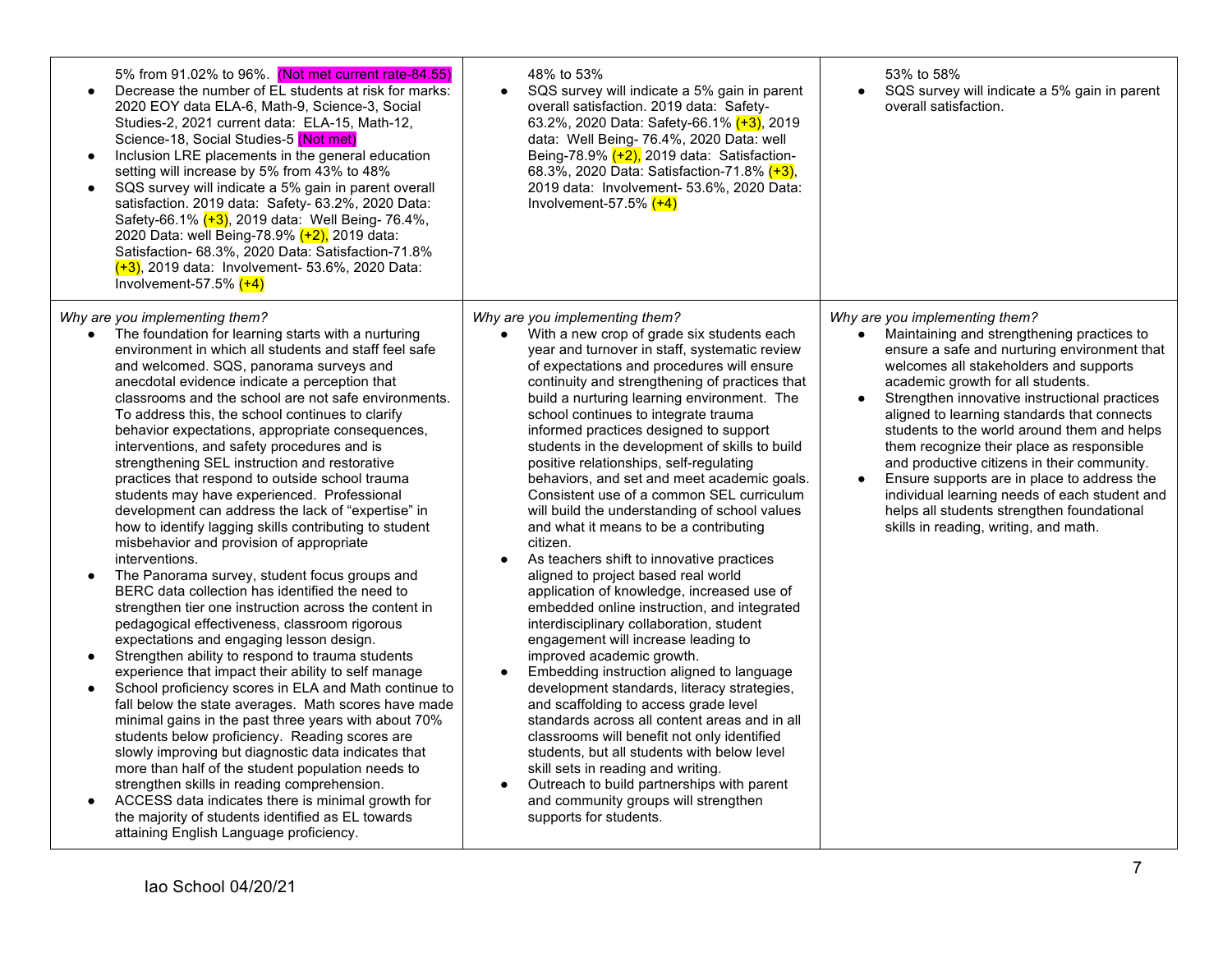*How will you know that they are causing an improvement?*

- The number of tardies, referrals, and suspensions will decrease.
- SQS and Panorama surveys will indicate a gain in favorable responses in school safety, pedagogical effectiveness, and classroom rigorous expectations.
- BERC data gathering will indicate increasing evidence of instruction aligned to the four habits of powerful teaching and learning.
- Overall proficiency scores for ELA and Math SBA will increase by 5% or more.
- Disaggregated data for students designated EL or receiving IDEA services will indicate a 3% increase in proficiency scores for ELA and Math SBA.
- Behavioral data for Pacific Islander students will show a decrease of incidents.
- Parent attendance at school events and parent nights will increase. The number of parents participating in the SQS survey will increase. Positive parent satisfaction scores will increase in all areas of the SQS.

*How will you know that they are causing an improvement?*

- The number of tardies, referrals, and suspensions will decrease.
- SQS and Panorama surveys will indicate a gain in favorable responses in school safety, pedagogical effectiveness, and classroom rigorous expectations.
- BERC data gathering will indicate increasing evidence of instruction aligned to the four habits of powerful teaching and learning.
- Overall proficiency scores for ELA and Math SBA will increase by 5% or more.
- Disaggregated data for students designated EL or receiving IDEA services will indicate a 3% increase in proficiency scores for ELA and Math SBA.
- Behavioral data for Pacific Islander students will show a decrease of incidents.
- Parent attendance at school events and parent nights will increase. The number of parents participating in the SQS survey will increase. Positive parent satisfaction scores will increase in all areas of the SQS.

*How will you know that they are causing an improvement?*

- The number of tardies, referrals, and suspensions will decrease.
- SQS and Panorama surveys will indicate a gain in favorable responses in school safety, pedagogical effectiveness, and classroom rigorous expectations.
- BERC data gathering will indicate increasing evidence of instruction aligned to the four habits of powerful teaching and learning.
- Overall proficiency scores for ELA and Math SBA will increase by 5% or more.
- Disaggregated data for students designated EL or receiving IDEA services will indicate a 3% increase in proficiency scores for ELA and Math SBA.
- Behavioral data for Pacific Islander students will show a decrease of incidents.
- Parent attendance at school events and parent nights will increase. The number of parents participating in the SQS survey will increase. Positive parent satisfaction scores will increase in all areas of the SQS.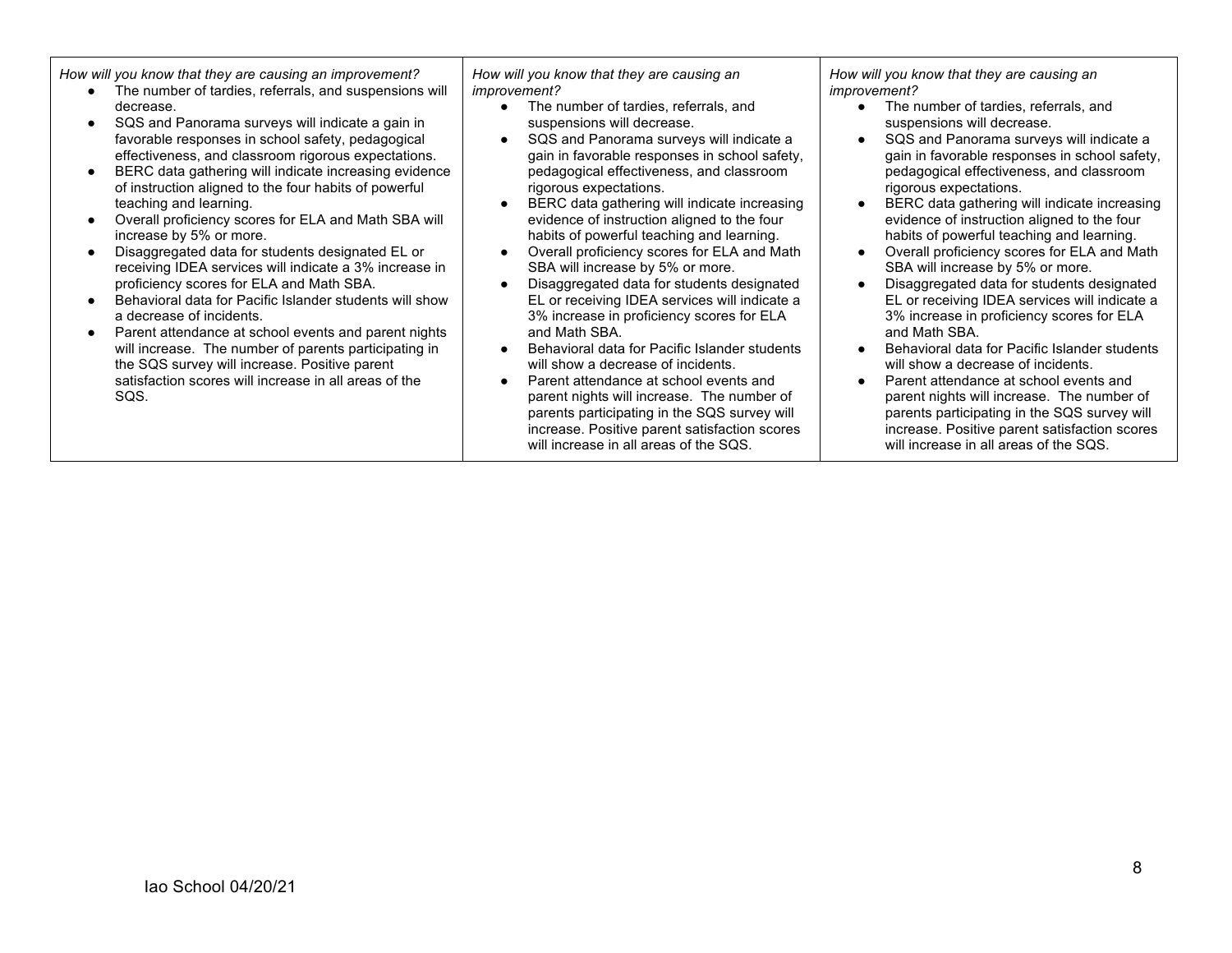

# Innovation in Support of the Core: School Design and Student Voice

*FOCUS ON SY 2020-21:* Crosswalk enabling activities, measurable outcomes, and budget outlay and monitoring.

| <b>Baseline Measurements</b>  | <b>Formative Measures</b>     | <b>Summative Goals</b>                                             |
|-------------------------------|-------------------------------|--------------------------------------------------------------------|
| Strive HI data: Language arts | Formative Assessments-i-Ready | •Increase percentage of proficient scores on Math and ELA SBA by 5 |
| Math                          | Attendance Data               | percent                                                            |
| Attendance Data:              | <b>Behavioral Data</b>        | .Reduction in the number of referrals and suspensions over time    |
| EL ACCESS data                | Course marks                  | •Decrease absenteeism to meet 95% attendance goal                  |

## **Student/Staff Outcomes (SY 2020-21)**

| <b>Measurable Outcome(s)</b>                                                                                                                                                                                                                                                                                                                                                                                                                                                | <b>Enabling Activity</b>                                                                                                                                                                                                                                                                                                                                                                                                                                                        | <b>Duration</b><br>Fall.<br>Spring,<br>Yearlong | <b>Source of Funds</b><br>Program ID                                                                                                                                                                                                                                        | <b>School Monitoring</b><br><b>Activity</b>                                                                                                                                                                                                                                                                                              | <b>Frequency</b><br>Quarter.<br>Semester,<br>Annual | <b>Complex</b><br><b>Monitoring</b><br><b>Activity</b><br>(to be<br>completed by<br>CAS) |
|-----------------------------------------------------------------------------------------------------------------------------------------------------------------------------------------------------------------------------------------------------------------------------------------------------------------------------------------------------------------------------------------------------------------------------------------------------------------------------|---------------------------------------------------------------------------------------------------------------------------------------------------------------------------------------------------------------------------------------------------------------------------------------------------------------------------------------------------------------------------------------------------------------------------------------------------------------------------------|-------------------------------------------------|-----------------------------------------------------------------------------------------------------------------------------------------------------------------------------------------------------------------------------------------------------------------------------|------------------------------------------------------------------------------------------------------------------------------------------------------------------------------------------------------------------------------------------------------------------------------------------------------------------------------------------|-----------------------------------------------------|------------------------------------------------------------------------------------------|
| Goal #1 Connected/<br>Contributing-All<br>stakeholders implement<br>and routinely reflect on<br>practices to sustain a safe<br>and nurturing environment<br>that addresses the social<br>emotional learning needs of<br>all students and teaches all<br>students to engage as<br>contributing citizens.<br><b>STUDENT OUTCOMES</b><br>•Reduction in incidents<br>(2019-1091, 2020-936),<br>referrals (no data at this<br>time), and suspensions<br>(2019-271, 2020-54) over | 1. Utilize the advisory block to 1) engage<br>students in team building and community<br>service activities, 2) explore the diversity of<br>student cultural backgrounds via cultural<br>representation activities (SW6), 3) provide<br>SEL instruction, 4) integrate trauma<br>informed restorative practices (nonviolent<br>communication, community circles, re-entry<br>circle, restorative circles, peer mediation)<br>(SW5) and 5) provide social justice<br>instruction. | Year long                                       | Title I funded 18902-<br><b>Instructional Supplies</b><br>\$1,500, Subscriptions<br>3502-Second Step Online<br>program \$3,000, Contract<br>Services 7104 NVCNext<br>Gen \$10,000, Subs for<br>peer mediation training -1<br>sub for 2 days-\$402<br>(2x184.66+\$33 fringe) | Review the Advisory<br>Calendar to ensure<br>activities are taking<br>place.<br>Track number of peer<br>mediations and<br>restorative justice<br>circles.<br>Student surveys<br>Anecdotal evidence.<br>student products<br>PBIS/Safety Committee<br>minutes<br>Document staff<br>trainings<br>PBIS committee track<br>student incentives | Quarterly                                           |                                                                                          |
| time.<br>•5% Increase in student<br>positive responses for safety<br>measures on SQS (2018-<br>59.8%, 2019-71.4%, 2020-<br>54%) and<br>Panorama School Safety                                                                                                                                                                                                                                                                                                               | 2. Routinely review behavioral expectations<br>and safety procedures with all stakeholders<br>(staff meetings, advisory, parent meetings,<br>etc.) and provide incentives for students<br>who model expectations.                                                                                                                                                                                                                                                               | Year long                                       | Donations for incentives                                                                                                                                                                                                                                                    | Minutes/agendas of<br>meetings documenting<br>presentations<br>R&R data review<br>LDS behavioral data<br>review-                                                                                                                                                                                                                         | Monthly                                             |                                                                                          |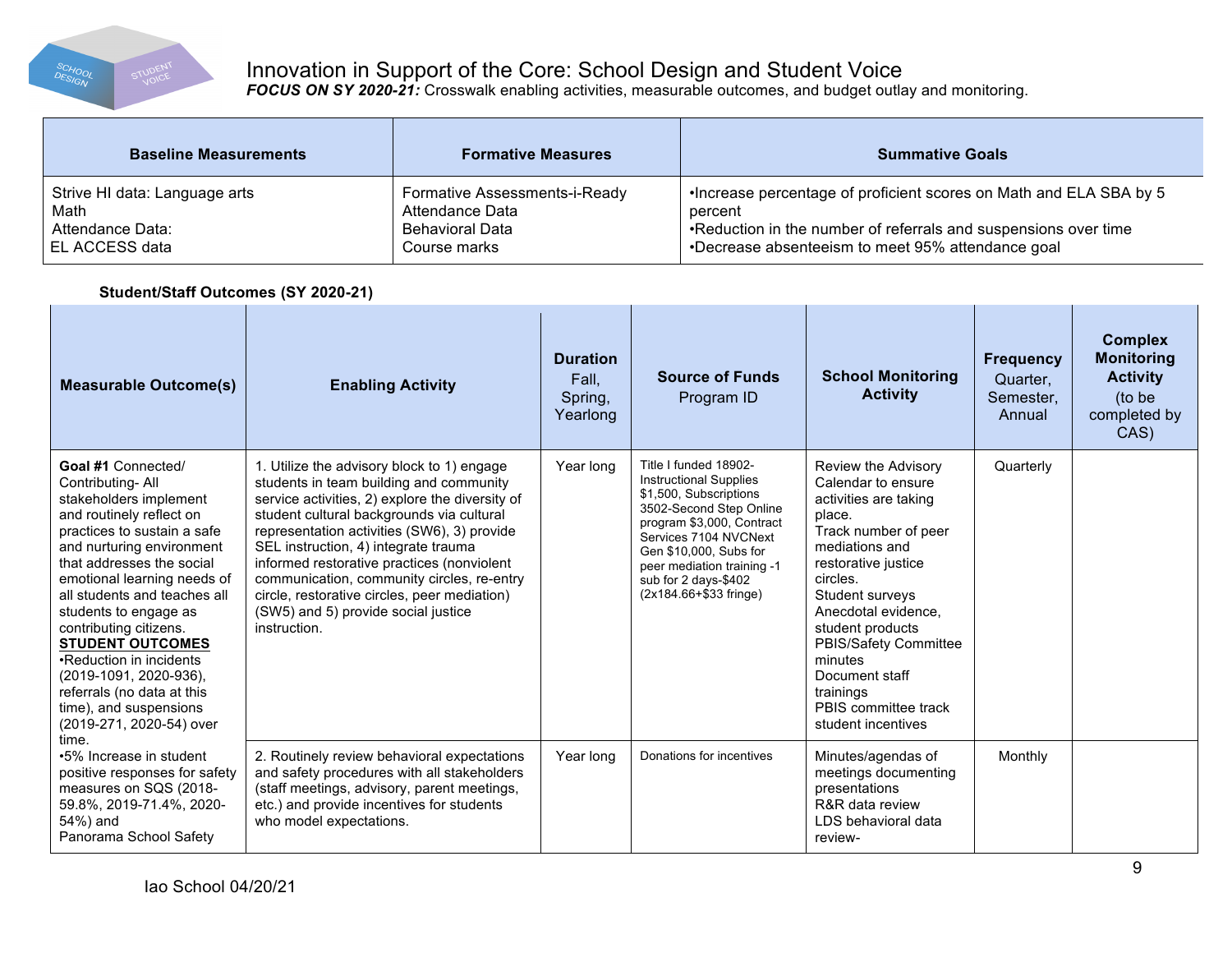| $(2019/2020 - 54%)$<br>•5% Increase in percentage<br>of favorable responses for<br>School belonging-<br>(2019/2020 score-46%)<br>•Meet overall attendance<br>rate of 95% (2019-93.29,<br>2020-93.24%)<br>•Decrease the number of<br>chronic absenteeism for<br>Pacific Islanders by 5% from<br>35% to 30%.<br>•Increasing numbers of peer<br>mediations (data to be<br>gathered).<br>•Decrease the number of<br>retentions.<br><b>STAFF OUTCOMES</b><br>•Increase in positive<br>responses for safety SQS<br>(2018-31.8%, 2019-44.1%)<br>•Increase in positive<br>responses for Well Being on<br>SQS (2018-48.8%, 2019-<br>57.6%)<br>•Increasing SEL instruction<br>and Circling groups<br>observed during Advisory<br>walkthroughs.<br>•Increase in positive<br>responses for<br>Involvement/Engagement<br>on SQS (2018-47.3%, 2019-<br>55.4%)<br>Goal # 2-Capable: All<br>teachers will provide<br>effective instruction aligned<br>to the four habits of<br>powerful teaching and<br>learning that engages<br>students in relevant<br>learning tasks aligned to |                                                                                                                                                                                                                                                                                                                                                                                                              |           |                                                                     |                                                                                                                                       |           |  |
|--------------------------------------------------------------------------------------------------------------------------------------------------------------------------------------------------------------------------------------------------------------------------------------------------------------------------------------------------------------------------------------------------------------------------------------------------------------------------------------------------------------------------------------------------------------------------------------------------------------------------------------------------------------------------------------------------------------------------------------------------------------------------------------------------------------------------------------------------------------------------------------------------------------------------------------------------------------------------------------------------------------------------------------------------------------------|--------------------------------------------------------------------------------------------------------------------------------------------------------------------------------------------------------------------------------------------------------------------------------------------------------------------------------------------------------------------------------------------------------------|-----------|---------------------------------------------------------------------|---------------------------------------------------------------------------------------------------------------------------------------|-----------|--|
|                                                                                                                                                                                                                                                                                                                                                                                                                                                                                                                                                                                                                                                                                                                                                                                                                                                                                                                                                                                                                                                                    | 3. Provide professional development<br>designed (training, book reads) to<br>strengthen administration and staff<br>understanding of effective social emotional<br>learning, behavioral interventions, and<br>restorative justice practices                                                                                                                                                                  | Year long | Title I instructional supplies<br>7207-other misc. expense<br>\$500 | PD Calendar<br>PD evaluations<br>Follow up observations                                                                               | Monthly   |  |
|                                                                                                                                                                                                                                                                                                                                                                                                                                                                                                                                                                                                                                                                                                                                                                                                                                                                                                                                                                                                                                                                    | 4. Integrate tiered counseling services in<br>R&R, BIC, and school wide to assist<br>students in early identification and<br>strengthening of deficit skills needed to<br>meet behavior expectations (tier 2 and 3<br>behavior RTI) (SW6).                                                                                                                                                                   | Year long |                                                                     | Counseling dpt. mtg.<br>minutes, R&R/BIC data<br>reviewed by PBIS/RTI<br>team/committee<br>Peer review data<br><b>Behavioral Data</b> | Monthly   |  |
|                                                                                                                                                                                                                                                                                                                                                                                                                                                                                                                                                                                                                                                                                                                                                                                                                                                                                                                                                                                                                                                                    | 5. Utilize teachers, counselors, and<br>administration input to implement balanced<br>consequences and interventions to<br>support students identified as at risk for<br>behaviors to learn and practice positive<br>behaviors. (SW6).                                                                                                                                                                       | Quarterly | Team PLC Time                                                       | Team student support<br>meeting minutes,<br>Behavioral data                                                                           | Ongoing   |  |
|                                                                                                                                                                                                                                                                                                                                                                                                                                                                                                                                                                                                                                                                                                                                                                                                                                                                                                                                                                                                                                                                    | 6. Maintain an ongoing school<br>improvement process that includes<br>student focus groups to gather feedback<br>for school improvement and academic plan<br>development (SW2), guide allocation of<br>funds and use of resources, and reflect on<br>and analyze the effectiveness of enabling<br>activities in strengthening school culture<br>and promoting academic growth of all<br>students (SW1, SW3). | Fall      | Utilize the PLC blocks,<br>waiver days and 21<br>hours as needed    | <b>SCC Minutes,</b><br>Staff meeting minutes,<br>ART memos<br>Student focus group<br>reflections<br><b>Advisory Surveys</b>           | Quarterly |  |
| state standards.<br>STUDENT OUTCOMES                                                                                                                                                                                                                                                                                                                                                                                                                                                                                                                                                                                                                                                                                                                                                                                                                                                                                                                                                                                                                               | 1. Teachers engage in STAR protocol<br>walk-throughs (virtual and live) and<br>reflective goal setting with follow up<br>individualized professional development<br>and coaching support to design rigorous,<br>relevant, brain based, engaging lessons<br>that align to priority standards, consider<br>student needs, plan for talk to learn, and<br>incorporate student voice and choice<br>(SW6).        | Year long | Title I 18902 Contract<br>Services 7104- BERC<br>Group \$5,000      | PD calendar<br><b>Teacher STAR</b><br>reflections, classroom<br>observations.<br>EES data                                             | Quarterly |  |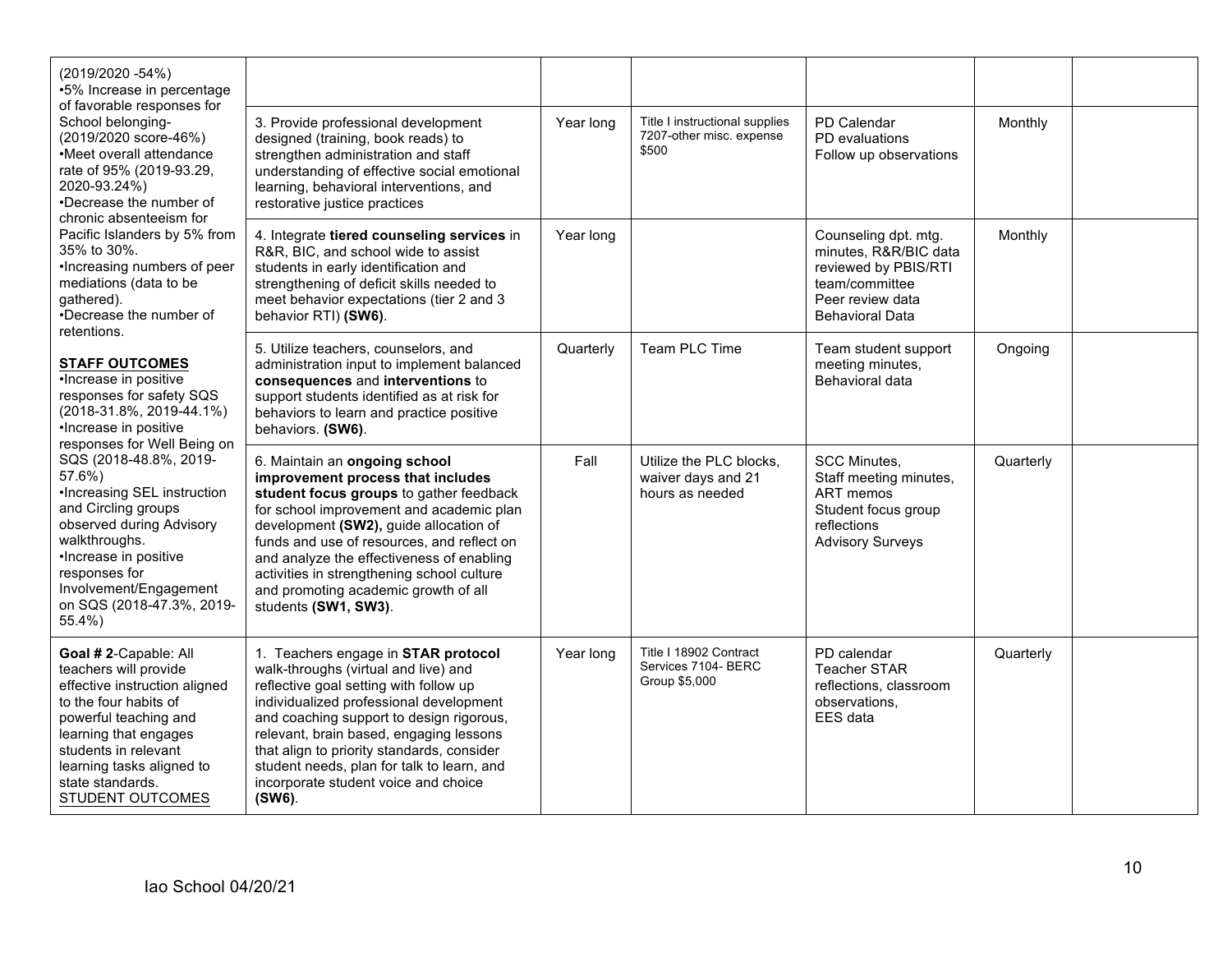| •5% Increase in ELA SBA<br>scores over previous year<br>•5% Increase in Math SBA<br>scores over previous year.<br>•Increase in panorama<br>survey-percentage of<br>favorable responses for<br>classroom engagement was<br>47%.<br>•STAR data collection 2019-<br><b>Students</b><br>develop/demonstrate<br>effective thinking processes<br>22%<br>•Students demonstrate they<br>are reflecting on a<br>prompt/and or learning 22%<br>•Students demonstrate<br>meaningful personal<br>connection to lesson-29%<br>•Students produce<br>something for an audience<br>within or beyond classroom-<br>34%<br>•Students work<br>collaboratively to provide<br>social, peer support for<br>learning-37%<br><b>STAFF OUTCOMES</b><br>.Increase in positive<br>responses for Satisfaction<br>on SQS (2018-39.4%, 2019-<br>44.2%)<br>•Increasing number of<br>Teachers participate in<br>Teacher Led PD (Need to<br>gather data)<br>•All teachers satisfactory or<br>above on EES | 2. Engage students in relevant learning<br>through the development and integration of<br>place based, project based instruction<br>and/or service learning 1) subs for teachers<br>to participate in training, planning, and off<br>campus instruction, 2) field trip<br>transportation and entrance fees to<br>community events and venues aligned to<br>instructional goals, 3) supplies and<br>equipment to support lessons and, 4)<br>development of flexible learning<br>environments (SW6) | Yearlong | Title II funding if available<br>for subs for planning<br>WSF-\$5,000 to support<br>field trips, shade tents<br>Title I 18902 funded:<br>instructional supplies 3006-<br>$$4,000$ ),                                                                                                                                                                                                                                                                                                                                                                                                                   | Walkthrough data<br>Field trip Evaluation<br>forms<br>Student grades<br><b>Student Surveys</b><br>Panorama survey data | Ongoing   |  |
|--------------------------------------------------------------------------------------------------------------------------------------------------------------------------------------------------------------------------------------------------------------------------------------------------------------------------------------------------------------------------------------------------------------------------------------------------------------------------------------------------------------------------------------------------------------------------------------------------------------------------------------------------------------------------------------------------------------------------------------------------------------------------------------------------------------------------------------------------------------------------------------------------------------------------------------------------------------------------|--------------------------------------------------------------------------------------------------------------------------------------------------------------------------------------------------------------------------------------------------------------------------------------------------------------------------------------------------------------------------------------------------------------------------------------------------------------------------------------------------|----------|--------------------------------------------------------------------------------------------------------------------------------------------------------------------------------------------------------------------------------------------------------------------------------------------------------------------------------------------------------------------------------------------------------------------------------------------------------------------------------------------------------------------------------------------------------------------------------------------------------|------------------------------------------------------------------------------------------------------------------------|-----------|--|
|                                                                                                                                                                                                                                                                                                                                                                                                                                                                                                                                                                                                                                                                                                                                                                                                                                                                                                                                                                          | 3. Continue to strengthen the elective<br>courses to allow for student choice and<br>engaging, interest based learning.                                                                                                                                                                                                                                                                                                                                                                          | Yearlong | <b>WSF Funded: Equipment-</b><br>band instruments \$5,000.<br>Title I funded Instructional<br>Supplies-\$2,000,                                                                                                                                                                                                                                                                                                                                                                                                                                                                                        | <b>Student Surveys</b>                                                                                                 | Quarterly |  |
|                                                                                                                                                                                                                                                                                                                                                                                                                                                                                                                                                                                                                                                                                                                                                                                                                                                                                                                                                                          | 4. Ensure all teachers and students have<br>access to online programs, curricular<br>materials and technology that supports<br>engaging instruction and 21st century<br>learning aligned to state standards (SW6)                                                                                                                                                                                                                                                                                | Yearlong | WSF funded- Instructional<br>supplies 3006-<br>Stemscopes supply kits<br>\$18,000<br>Title I funded-18902<br>Subscriptions 3502: -<br>Brainpop site license<br>\$3,650, Gizmos online<br>\$3,000, Kahoot licenses<br>\$3,500, Quizlet licenses -<br>\$1,000, Flocabulary School<br>Licenses-\$1,450, Nearpod<br>License-\$4,000, Nearpod<br>for EL-\$500, Go Venture<br>Health online \$1,260,<br>Screencastify-\$2,500,<br>EdPuzzle- \$1450,<br>WeVideo- \$2200,<br>StemScopes online<br>licenses \$ 12,000,<br>Equipment: 15 MacBook<br>Air Computers for teacher<br>usage with warranty<br>\$18,000 | Teacher/Student<br>Surveys, classroom<br>observations.<br>Panorama Data.<br><b>Student Focus Group</b><br>Data         | Quarterly |  |
|                                                                                                                                                                                                                                                                                                                                                                                                                                                                                                                                                                                                                                                                                                                                                                                                                                                                                                                                                                          | 5. Ensure interdisciplinary teams have<br>time to plan integrated units of study<br>(SW6).                                                                                                                                                                                                                                                                                                                                                                                                       | Annually | Utilize PLCS, Waiver<br>days, 21 hours                                                                                                                                                                                                                                                                                                                                                                                                                                                                                                                                                                 | Team minutes,<br>Observation of<br>integrated lessons                                                                  | Quarterly |  |
|                                                                                                                                                                                                                                                                                                                                                                                                                                                                                                                                                                                                                                                                                                                                                                                                                                                                                                                                                                          | 6. Utilize surveys and observations to<br>provide ongoing professional<br>development and coaching tailored to the<br>needs of individual teachers (SW6).                                                                                                                                                                                                                                                                                                                                        | Ongoing  | Curricular supports                                                                                                                                                                                                                                                                                                                                                                                                                                                                                                                                                                                    | Teacher Surveys,<br>Waiver Day agendas,<br>PD evaluations                                                              | Quarterly |  |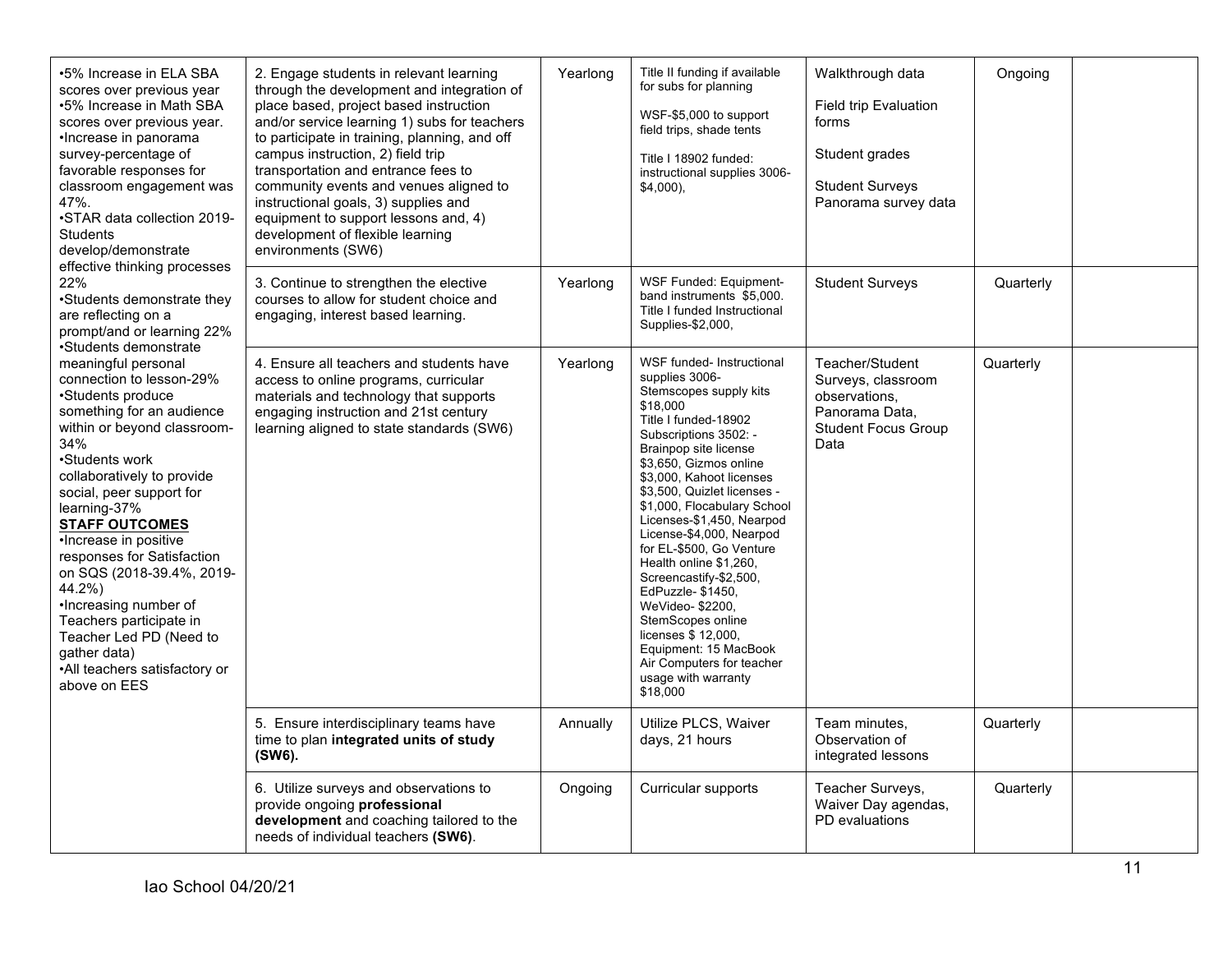| Goal #3 All students will<br>show growth in the area<br>of math proficiency with<br>the overall school<br>proficiency increasing by<br>5%.<br><b>STUDENT OUTCOMES</b><br>•Student proficiency scores<br>on the math SBA will<br>increase by 5% from 26% to                                                                                                                                                                                                                                                         | 1. Math teachers are given time and<br>support to engage in professional learning<br>opportunities and reflective practice<br>designed to align the use of common math<br>curriculum across the grade levels,<br>strengthen lesson presentation aligned to<br>the five mathematical practices, and<br>embed opportunities for strengthening<br>foundational math skills. (SW6) (Carnegie<br>math curricular materials) | Yearlong | Title I funded 18902-<br>Carnegie math curricular<br>materials and<br>implementation support<br>\$74,000                                             | Math pullout day<br>agenda and sign in<br>sheet, pacing guide<br>review, classroom<br>observations, Student<br>surveys, diagnostic<br>monitoring                                         | Annual               |  |
|--------------------------------------------------------------------------------------------------------------------------------------------------------------------------------------------------------------------------------------------------------------------------------------------------------------------------------------------------------------------------------------------------------------------------------------------------------------------------------------------------------------------|------------------------------------------------------------------------------------------------------------------------------------------------------------------------------------------------------------------------------------------------------------------------------------------------------------------------------------------------------------------------------------------------------------------------|----------|------------------------------------------------------------------------------------------------------------------------------------------------------|------------------------------------------------------------------------------------------------------------------------------------------------------------------------------------------|----------------------|--|
| •i-Ready diagnostic data<br>indicates a minimum of 10%<br>increase between Fall and<br>Winter scores for students<br>enrolled in workshop<br>classes.                                                                                                                                                                                                                                                                                                                                                              | 2. Implement a tier two pullout and/ or<br>push in math intervention that would be<br>available for intermittent support as needed<br>(e.g. drop in tutoring sessions before and<br>after school, PTT or intervention teacher<br>support as needed for additional<br>instructional support during advisory,<br>$etc.$ ) $(SW6)$                                                                                        | Yearlong | Uplinks funded?                                                                                                                                      | Diagnostic monitoring                                                                                                                                                                    | Quarterly            |  |
| $31%$ .<br><b>STAFF OUTCOMES</b><br>•Clear vertical alignment of<br>priority standards evident in<br>grade 6-8 pacing guides<br>•Math workshop teacher<br>works with data coach to<br>track individual student<br>growth scores in I-ready/IXL<br>and implements timely<br>interventions<br>Goal #4 All students will<br>show growth in ELA<br>Proficiency with the<br>overall school<br>proficiency increasing by<br>5%.<br><b>STUDENT OUTCOMES</b><br>•Overall student proficiency<br>scores on the ELA SBA will | 3. Provide training and materials to tier<br>three math intervention teachers to<br>strengthen 1) analysis of data to guide<br>differentiated supports, 2) use of<br>benchmark assessments to help students<br>set and attain clear goals to increase math<br>proficiency (SW6).                                                                                                                                       | Ongoing  | See Goals 2.1, 4.1 for<br>sub information.                                                                                                           | Agendas and sign in<br>sheets for PD,<br>Classroom<br>observations utilizing<br>STAR protocols,<br>analysis of diagnostic<br>data and progress<br>monitoring                             | Monthly              |  |
|                                                                                                                                                                                                                                                                                                                                                                                                                                                                                                                    | 1. All core teachers provided time and<br>support to 1) participate in a data team<br>process aligned to school wide priority<br>literacy standards, and 2) embedding<br>opportunities for strengthening foundational<br>reading and writing skills (e.g. instruction of<br>key vocabulary, literacy strategies, and<br>writing that calls for textual evidence to<br>support conclusions) (SW6)                       | Ongoing  | -Utilize the PLC blocks,<br>waiver days and 21<br>hours as needed<br>Title I funded 18902: Sub<br>days-\$20,916 (104 x<br>$$184.66 + $1,711$ fringe) | Agendas and sign in<br>sheets for Dpt. planning<br>days<br>Pacing Guide review of<br>core content areas<br>Classroom<br>walkthroughs, student<br>work demonstrating use<br>of strategies | Quarterly<br>Monthly |  |
| increase by 5% from 42% to<br>47%.<br>•School wide adequate<br>growth to meeting EL<br>proficiency will increase by<br>a minimum of 5%.                                                                                                                                                                                                                                                                                                                                                                            | 2. Integrate silent sustained reading<br>utilizing common text for each grade level<br>and/or individual choice and use of online<br>programs into the advisory block to support<br>all students in building reading fluency and<br>comprehension skills (SW6).                                                                                                                                                        | Ongoing  | Title I funded 18902:<br>instructional supplies-3006<br>classroom sets of books<br>\$2,000, Online programs:<br>Reading Plus \$30,000                | Advisory walkthrough<br>data<br>Reading Plus data<br>Achieve3000 Data                                                                                                                    | Monthly              |  |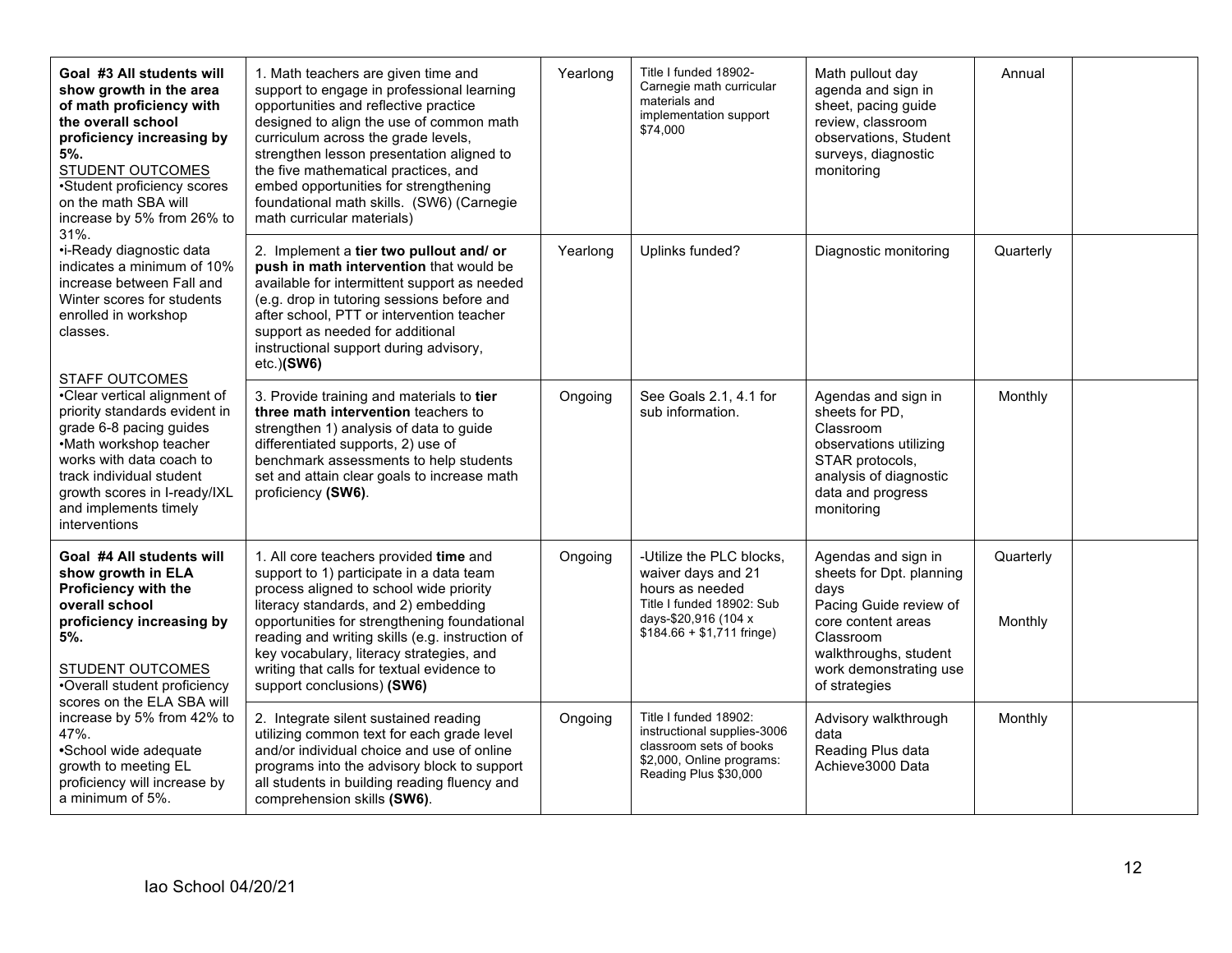| •50% of EL grade 6<br>students will achieve<br>growth on the annual<br>ACCESS assessment.<br>•Reading Plus Data<br>indicates 50% of students<br>utilizing the program at<br>least once per week.<br>•Reading Plus Data                                                                     | 3. Provide resources and training to tier<br>three reading intervention teachers to<br>strengthen 1) analysis of data to guide<br>differentiated supports, and 2) use of<br>benchmark assessments to help students<br>set and attain clear goals to increase<br>reading fluency, improve comprehension<br>and build academic vocabulary to increase<br>reading proficiency (SW6).   | Ongoing |                                                                                           | RTI Data collection<br>notes (TBD)<br>Reading Plus usage<br>data, Reading plus<br>student growth data                                                       | Monthly<br>Quarterly<br>Quarterly<br>Quarterly<br>Quarterly<br><b>TBD</b> |  |
|--------------------------------------------------------------------------------------------------------------------------------------------------------------------------------------------------------------------------------------------------------------------------------------------|-------------------------------------------------------------------------------------------------------------------------------------------------------------------------------------------------------------------------------------------------------------------------------------------------------------------------------------------------------------------------------------|---------|-------------------------------------------------------------------------------------------|-------------------------------------------------------------------------------------------------------------------------------------------------------------|---------------------------------------------------------------------------|--|
| indicates workshop<br>students utilize the program<br>minimum of 3 times per<br>week.<br>STAFF OUTCOMES<br>•Embedded literacy<br>strategies evident in pacing<br>quides for core content<br>areas                                                                                          | 4. Provide online programs to support<br>embedding foundational literacy skills and<br>differentiated instruction in the core ELA<br>classes.                                                                                                                                                                                                                                       |         | Title I funded 18920:<br>subscriptions-3502<br>IXL ELA \$12,000                           | Diagnostic data,                                                                                                                                            |                                                                           |  |
| Goal #5-Capable: All<br>stakeholders implement<br>and routinely reflect on<br>practices that promote<br>academic growth and<br>support the transition of all<br>students to high school.<br>STUDENT OUTCOMES<br>• Increase school wide                                                     | 1. The advisory setting will be used to<br>instruct students in academic skill sets that<br>support self directed learning, self<br>advocacy, and use of online programs to<br>build literacy skills.                                                                                                                                                                               | Ongoing | Title 1 funded<br><b>Instructional supplies</b><br>3006-PD materials as<br>needed \$1,000 | Advisory calendar,<br>student portfolios,<br>classroom<br>observations, usage<br>data and lexile levels<br>gathered from<br>Achieve3000 and<br>Reading Plus |                                                                           |  |
| adequate growth to<br>meeting EL proficiency by a<br>minimum of 5%.<br>•Decrease the number of<br>EL students at risk for<br>marks: 2020 EOY data<br>ELA-6, Math-9, Science-3,<br>Social Studies-2<br>•Inclusion LRE placements<br>in the general education<br>setting will increase by 5% | 2. Provide professional development and<br>planning time to support teachers in the<br>implementing lessons integrating IEP goals<br>and objectives, WIDA Language<br>Development Standards, language<br>acquisition strategies, and scaffolding<br>strategies to ensure all students have<br>access to grade level curriculum and<br>instruction. (SIOP, GLAD, WIDA LDS).<br>(SW6) | Ongoing | Time in PLCS, faculty<br>meetings, waiver days,<br>21 hour days                           | PD calendar, teacher<br>surveys, classroom<br>observations, student<br>surveys, ACCESS<br>Scores, diagnostic data                                           |                                                                           |  |
| or more from 43% to 48%<br>•Identified students will<br>increase SBA Math and ELA<br>scores by 3% or higher.<br><b>STAFF OUTCOMES</b>                                                                                                                                                      | 3. Continue to offer a Virtual Academy<br>program to support students that benefit<br>from distance and virtual learning<br>environments.                                                                                                                                                                                                                                           | Ongoing | Title I funded 18902:<br>Subscriptions 3502-<br>Edgenuity online program<br>\$40,000      | Parent/Student Surveys<br>Track number of<br>participants, track<br>quarterly grades                                                                        |                                                                           |  |
| •Walkthroughs will indicate<br>50% of teachers integrating<br>WIDA Language<br>Development standards                                                                                                                                                                                       | 4. Provide homework assistance for<br>targeted students before and after school,<br>and during recess, lunch, and advisory<br>(SW6).                                                                                                                                                                                                                                                |         | Uplinks funding?                                                                          | Monitoring student<br>grades<br>Sign in sheets for<br>assistance                                                                                            |                                                                           |  |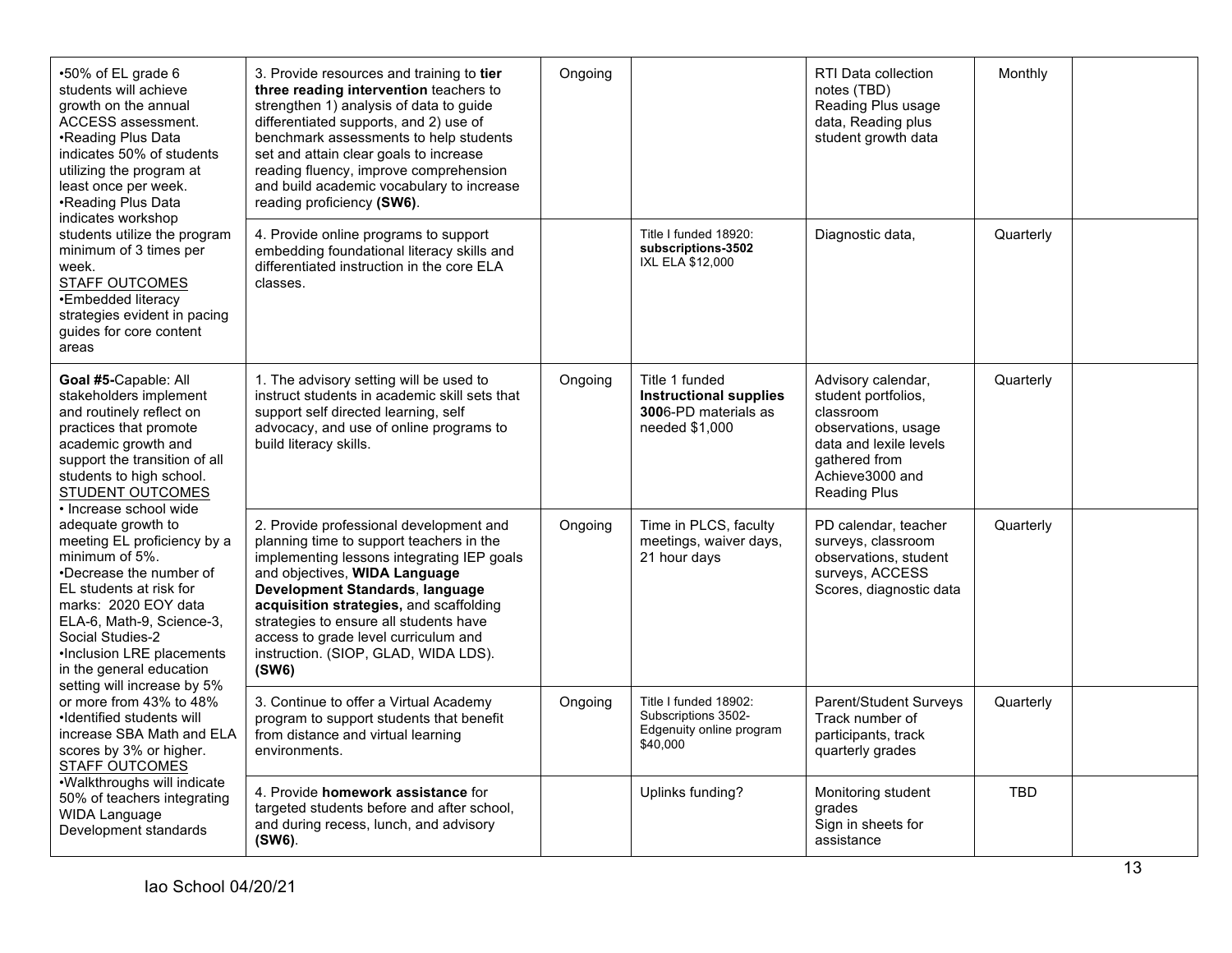| and/or embedding<br>scaffolding to support<br>students                                                                                   | 5. Counselors create check in groups to<br>meet with periodically during the advisory<br>block (SW6).                                                                                                                                                                                                                                                                                                           |                             |                                                                                                               | Behavioral data for<br>students designated at<br>risk.<br>Attendance data for<br>designate chronic<br>absenteeism<br>Anecdotal evidence<br>from counselors  | Monthly   |  |
|------------------------------------------------------------------------------------------------------------------------------------------|-----------------------------------------------------------------------------------------------------------------------------------------------------------------------------------------------------------------------------------------------------------------------------------------------------------------------------------------------------------------------------------------------------------------|-----------------------------|---------------------------------------------------------------------------------------------------------------|-------------------------------------------------------------------------------------------------------------------------------------------------------------|-----------|--|
|                                                                                                                                          | 6. Review instructional materials and<br>update as needed to support effective<br>instruction across the content that<br>addresses the individual needs of students<br>as identified by assessment data (SW6).                                                                                                                                                                                                  |                             | Title I funded 18902:<br><b>Instructional Supplies</b><br>3006-\$1,000                                        | Curriculum analysis<br>data, teacher<br>reflections,                                                                                                        | Ongoing   |  |
| Goal #6: Build connection<br>with families and<br>community to strengthen<br>academic support in the<br>home setting.<br>PARENT OUTCOMES | 1. Utilize school planners, newsletter,<br>online school website, social media,<br>flyers/letters home, and electronic marquee<br>to provide families and community<br>members information needed to be active<br>participants in the learning process (SW7).                                                                                                                                                   | Ongoing                     | <b>Title I funded Planners-</b><br>\$8,000 (18902 \$7,000,<br>18935-\$1,000), 18935-<br>funded: postage-\$405 | Integrate planner usage<br>supports in the advisory<br>classes                                                                                              | Monthly   |  |
| •SQS survey will indicate a<br>5% gain in parent overall<br>satisfaction.<br>•Increase participation at the<br>SCC community meetings    | 2. Upgrade the school video equipment to<br>support online instruction and provide live<br>and mobile broadcasts accessible to<br>parents and community (SW7).                                                                                                                                                                                                                                                  | Ongoing                     | WSF funded: Instructional<br>equipment 7705-Tricaster,<br>microphones, cables,<br>cameras-\$6,250             | Linked into website<br>Survey feedback from<br>parents                                                                                                      | Quarterly |  |
| (20 or more attendance)                                                                                                                  | 3. Solicit parent/community attendance at<br>venues designed to 1) share information<br>that supports student success in meeting<br>academic and behavioral standards, 2)<br>share information and gather feedback in<br>the school improvement process/academic<br>plan development (SW2, SW4, SW7), and<br>3) showcase student products,<br>performances, and reflection on learning<br>aligned to standards. | Ongoing                     | Title I funded 18935: paper<br>goods/supplies \$800                                                           | Agendas and sign in<br>sheets.<br>Focus group feedback<br><b>Event Evaluations</b><br>Tracking parent<br>outreach via Title I<br>documentation<br>processes | Quarterly |  |
|                                                                                                                                          | 4. Enhance transition supports between<br>feeder schools and high school and build<br>connections with University of Hawaii Maui<br>Campus to build student awareness of<br>post-secondary education and the<br>workforce (SW7)                                                                                                                                                                                 | Quarter<br>one/quarter<br>4 | 21 hours, waiver days                                                                                         | Anecdotal evidence of<br>activities, sign in<br>sheets, agendas,                                                                                            | Semester  |  |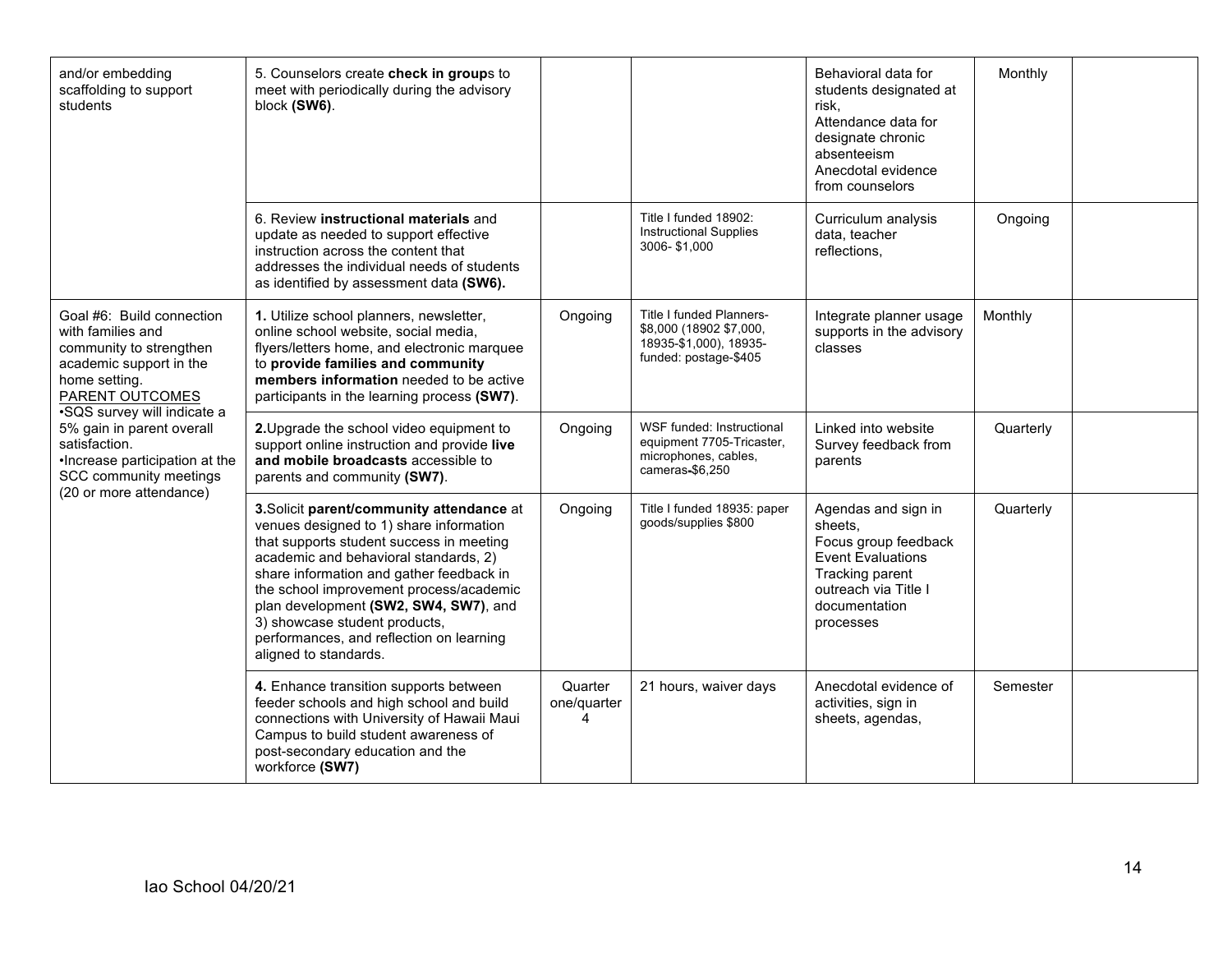# **Pipeline of Emerging Ideas: Pilot Projects and Design Thinking**

When HIDOE references innovation and emerging ideas, the Department is responding to important mindsets that embrace new ideas, replace dated practices, and strive for better solutions. Therefore, the Learning Organization must be prepared to uphold innovative learning environments that elevate a school's collective work, expand capacity to improve, and continuously advance student learning.

As the HIDOE 2030 Promise Plan is finalized, a "Forward Focused" Plan will be drafted to help school communities open conversations about the *Pipeline of Emerging Ideas*.

|                | <b>School Ideas for Innovation and Pilot Projects</b>                                                                                                                                                                                                                                                                                                                                                                                                                                                                                                                                                                                                                                                                                                                                                                                                                                                                                                                                                                                                                                                                                                                                                                                                                                                                                                                                                                                         | <b>Conditions for Success</b>                                                                                                                                                                                                                                                                                                                                                                                                                                                                                                                                                                                                                                                                                                                                                                                                                                                                                                                                                                                                                                                                                                                                                                                                                                                                                     |  |
|----------------|-----------------------------------------------------------------------------------------------------------------------------------------------------------------------------------------------------------------------------------------------------------------------------------------------------------------------------------------------------------------------------------------------------------------------------------------------------------------------------------------------------------------------------------------------------------------------------------------------------------------------------------------------------------------------------------------------------------------------------------------------------------------------------------------------------------------------------------------------------------------------------------------------------------------------------------------------------------------------------------------------------------------------------------------------------------------------------------------------------------------------------------------------------------------------------------------------------------------------------------------------------------------------------------------------------------------------------------------------------------------------------------------------------------------------------------------------|-------------------------------------------------------------------------------------------------------------------------------------------------------------------------------------------------------------------------------------------------------------------------------------------------------------------------------------------------------------------------------------------------------------------------------------------------------------------------------------------------------------------------------------------------------------------------------------------------------------------------------------------------------------------------------------------------------------------------------------------------------------------------------------------------------------------------------------------------------------------------------------------------------------------------------------------------------------------------------------------------------------------------------------------------------------------------------------------------------------------------------------------------------------------------------------------------------------------------------------------------------------------------------------------------------------------|--|
| 2 <sub>1</sub> | Please describe your school's ideas around innovation and pilot projects.<br>1. Integrating trauma informed restorative practices into the school discipline<br>and intervention procedures. The school is in year four of a five year plan<br>to introduce restorative practices consisting of 1) Trauma informed<br>practices reviewed with staff annually, 2) SEL instruction and community<br>building check in circles in all advisory classes, 3) lessons for grade six<br>students in nonviolent communication, 4) follow up lessons for grade seven<br>students, 5) peer mediation training for interested students and support<br>teachers and provision of services to all students as needed, 6) use of re-<br>entry circles for suspended students, 7) use of restorative circles for<br>mending harm, 8) use of check in circles/instructional circles with staff to<br>support ongoing understanding of trauma informed restorative practices.<br>Project based, place based and/or service learning integrated into core<br>instruction to help students recognize the relevancy of what is being taught.<br>This includes student research and outreach to community organizations as<br>sources of information. Student voice in guiding topics is key. The focus of<br>support was initially in the elective classes but some core teachers are<br>integrating these concepts into their lesson planning. An example is the | Please describe your Conditions for Success:<br>1. The primary condition for success is ongoing administrative voice in<br>holding the vision for integrating trauma informed practices into the<br>school discipline plan and providing funding and time for ongoing<br>professional development to help all teachers recognize the benefits that<br>come from being a "restorative school". Other conditions for success<br>include a peer mediation coordinator to schedule and oversee and follow<br>up on student mediator training and mediations, contracted services for<br>ongoing professional development and follow<br>Teachers need time to plan lessons and identify sources of support.<br>There needs to be flexible scheduling and flexible spaces for students to<br>engage in hands-on learning. Funding needs to be in place to support<br>transportation and entrance fees for field trips, guest speakers, supplies,<br>and substitutes. Teachers may need professional development to help<br>them recognize best practices for project-based learning.<br>3. Teachers need the opportunity to visit other classrooms, through use of<br>substitutes or flexible scheduling, to see teaching from a different<br>perspective, be able to reflect on personal practices, and set individual |  |
| $3_{-}$<br>4.  | sustainability club that formed last year as a follow up to an ELA research<br>project and is working to integrate sustainable practices into the cafeteria.<br>Teacher directed professional development will guide the bulk of<br>professional learning communities and faculty meeting topics. Using the<br>STAR protocols observation practices, teachers set personal learning goals<br>and resources are directed to support the ongoing strengthening of skill and<br>practice that improves tier one instruction, increases student engagement,<br>and utilizes technology effectively.<br>lao School has developed inclusion teams with dedicated co-teaching pairs<br>across all grade levels to support students identified with disabilities. This                                                                                                                                                                                                                                                                                                                                                                                                                                                                                                                                                                                                                                                                                | goals for improving instructional practice. The STAR protocol provides a<br>structured approach to assess instruction for the specific purpose of<br>personal growth. Follow up modeling and coaching when requested<br>provides the second set of eyes that can help a teacher move from<br>"wanting to try something new" to actually implementing changes that<br>lead to stronger tier one instruction. A system needs to be in place to<br>gather information from teachers to guide use of time, provide effective<br>professional development, provide coaching and feedback, plan for<br>purchasing of supplies, equipment, and furniture that supports<br>innovation and growth, and reflection on progress.                                                                                                                                                                                                                                                                                                                                                                                                                                                                                                                                                                                             |  |
|                | format will change somewhat in the 2021-2022 year due to changing<br>student numbers.                                                                                                                                                                                                                                                                                                                                                                                                                                                                                                                                                                                                                                                                                                                                                                                                                                                                                                                                                                                                                                                                                                                                                                                                                                                                                                                                                         | Co-teachers need dedicated time to meet for analysis of data, lesson<br>4.<br>planning, and developing modifications and/or accommodations for                                                                                                                                                                                                                                                                                                                                                                                                                                                                                                                                                                                                                                                                                                                                                                                                                                                                                                                                                                                                                                                                                                                                                                    |  |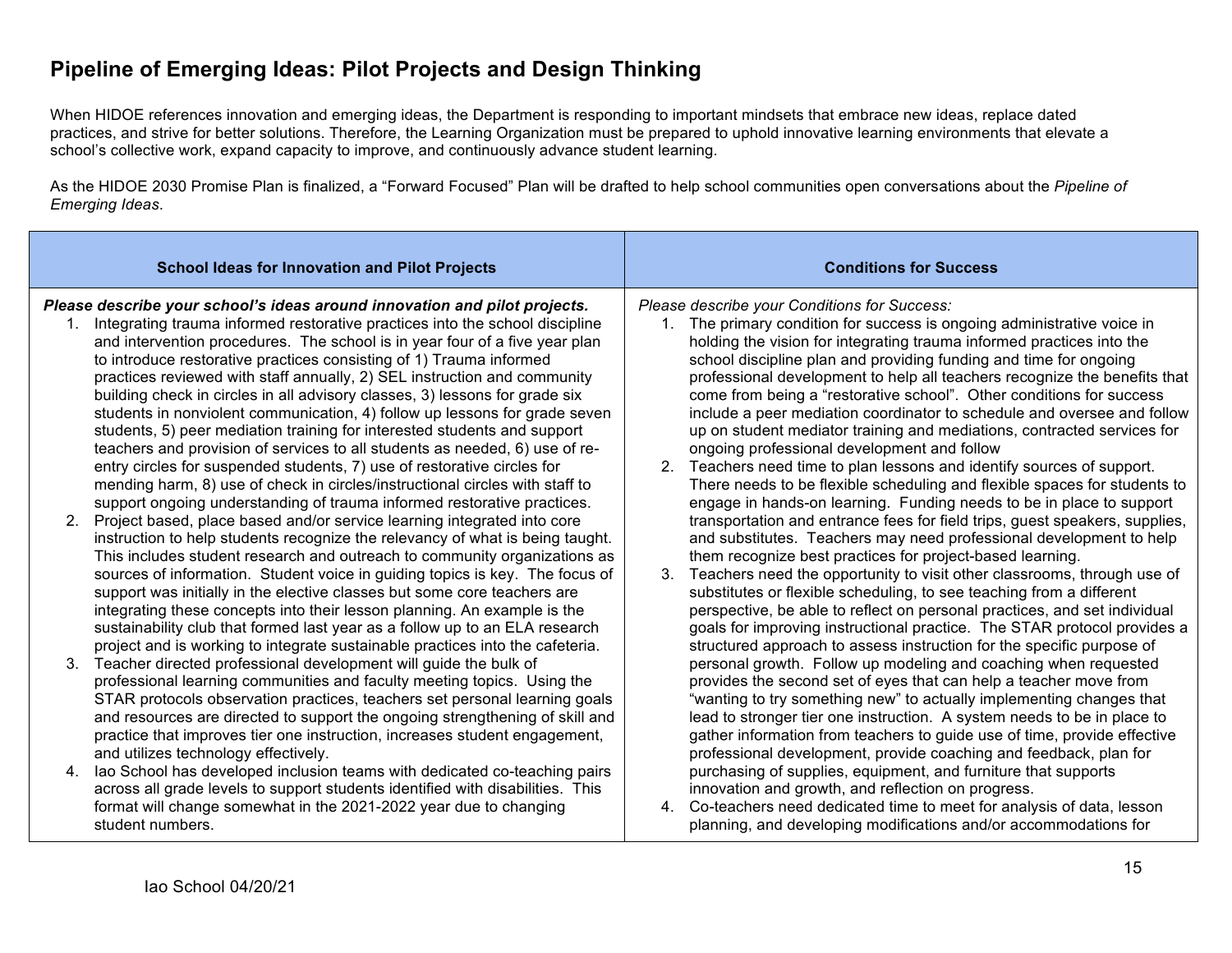| 5. Iao School will continue to provide distance learning for interested families. | instruction and assessments.<br>Data will need to be gathered to understand the specific needs of<br>individual teachers and for planning professional development activities<br>that support effective use of technology and online programs. |
|-----------------------------------------------------------------------------------|------------------------------------------------------------------------------------------------------------------------------------------------------------------------------------------------------------------------------------------------|
|-----------------------------------------------------------------------------------|------------------------------------------------------------------------------------------------------------------------------------------------------------------------------------------------------------------------------------------------|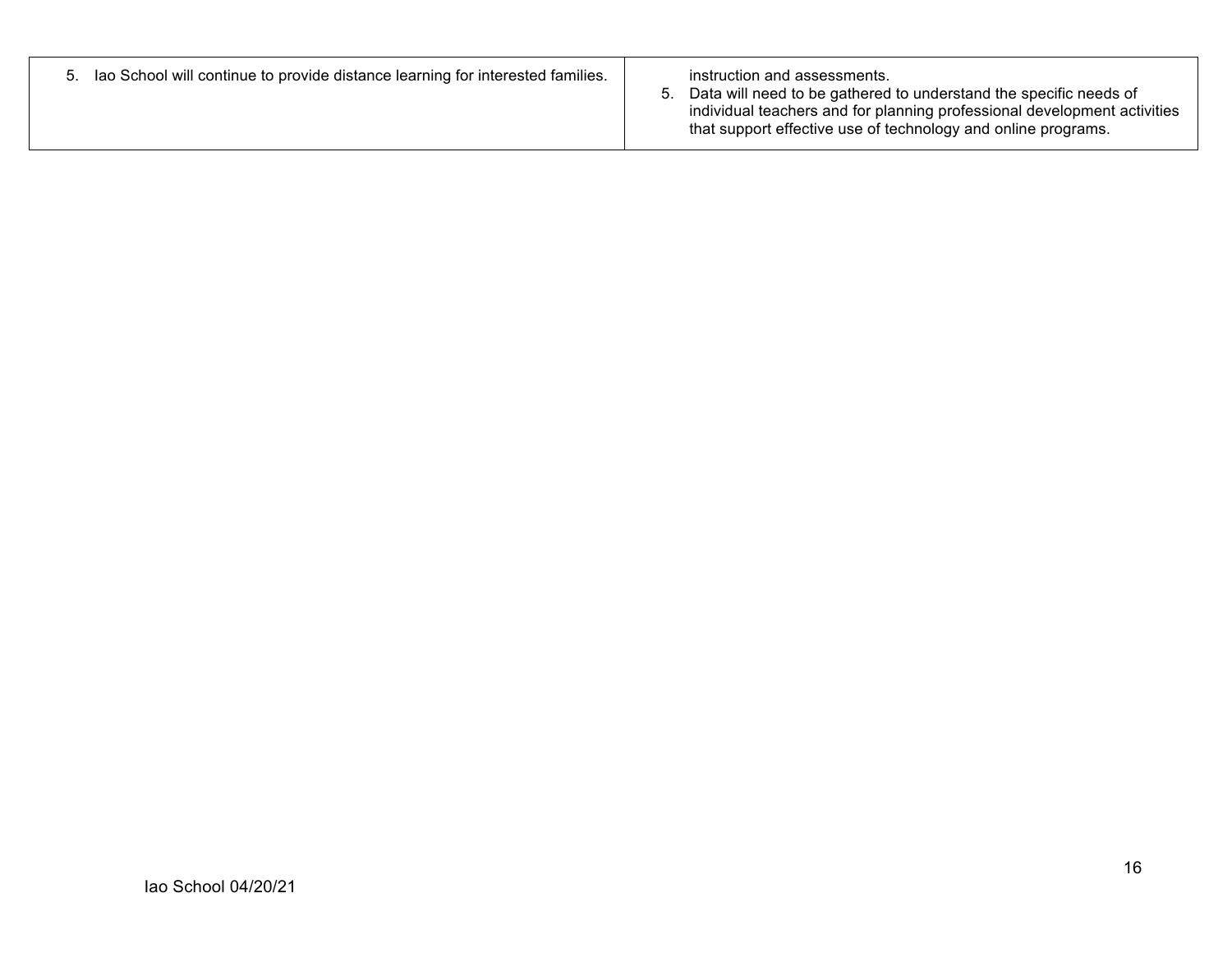## **Directions:**

- **1. All schoolwide (SW) program plan requirements must be addressed in the AcPlan and/or through other evidence.**
- **2. Within the AcPlan, label locations where SW program plan requirements are addressed, if applicable (e.g. SW 5, SW 6, SW 7).**
- **3. On this document, summarize locations in the AcPlan and other evidence that SW program plan requirements are addressed.**

| <b>SW Program Plan Requirements (ESSA</b>                                                 | Location in the AcPlan where the SW                                                         | Other evidence that the SW Program Plan                          |
|-------------------------------------------------------------------------------------------|---------------------------------------------------------------------------------------------|------------------------------------------------------------------|
| 1114(b)                                                                                   | <b>Program Plan Requirement is addressed</b>                                                | <b>Requirement is addressed</b>                                  |
|                                                                                           | (e.g. page #, section)                                                                      | (e.g. CNA, SCC Assurances)                                       |
|                                                                                           |                                                                                             |                                                                  |
| <b>SW 1:</b> The school's Academic Plan is                                                | Pg. 2-Goal 1, EA 6- Maintain an ongoing                                                     | <b>SCC Assurances dated 04/22/21</b>                             |
| based on a comprehensive needs                                                            | process that analyzes data and includes feedback                                            | CNA pg. 23 School leadership facilitates an ongoing              |
| assessment of the entire school that takes                                                | from all stakeholders for school improvement                                                | school improvement process consisting of two                     |
| into account information on the academic                                                  | and academic plan development, guide                                                        | components running simultaneously: first, monitoring             |
| achievement of children in relation to the                                                | allocation of funds and use of resources, and                                               | the current academic plan  and second, the                       |
| challenging State academic standards,                                                     | reflect on and analyze the effectiveness of                                                 | gathering and analysis of school wide data for the               |
| particularly the needs of those children<br>who are failing, or are at-risk of failing to | enabling activities in strengthening school<br>culture and promoting academic growth of all | purpose of revising the academic plan for the<br>following year. |
| meet the challenging academic standards.                                                  | students (SW1, SW2, SW3)                                                                    | CNA pg. 23 Student needs are clarified and                       |
|                                                                                           |                                                                                             | recommendations for priority actions are proposed.               |
|                                                                                           |                                                                                             | CNA pg. 24-The Curriculum Coordinator drafts an                  |
|                                                                                           |                                                                                             | academic plan utilizing the information from the                 |
|                                                                                           |                                                                                             | complex and the school CNA document                              |
| SW 2: The school's Academic Plan is                                                       | Pg. 2-Goal 1, EA 6- Maintain an ongoing                                                     | <b>SCC Assurances dated 04/22/21</b>                             |
| developed with the involvement of parents                                                 | process that analyzes data and includes                                                     | CNA pg. 24 This information is shared out in                     |
| and other members of the community to be                                                  | feedback from all stakeholders for school                                                   | October to faculty (via staff meetings, professional             |
| served and individuals who will carry out                                                 | improvement and academic plan development                                                   | learning blocks, leadership meetings, and department             |
| such plan, including teachers, principals,                                                | , guide allocation of funds and use of resources,                                           | meetings), student focus groups, and other                       |
| other school leaders, paraprofessionals,                                                  | and reflect on and analyze the effectiveness of                                             | stakeholders (SCC Fall Community meeting). Trends                |
| complex area staff, to the extent feasible,                                               | enabling activities in strengthening school                                                 | and patterns in the data are observed, school strengths          |
| and if appropriate, specialized                                                           | culture and promoting academic growth of all                                                | and needs noted, and implications for action are                 |
| instructional support personnel, technical                                                | students (SW1, SW2, SW3)                                                                    | identified in three areas: student learning, teacher             |
| assistance providers, school staff, if the                                                | PG. 5 Goal 6, EA 3-Solicit parent/community                                                 | instruction, and school systems. The school profile              |
| plan relates to a secondary school,                                                       | attendance at venues designed to , share                                                    | is then refined and a comprehensive needs assessment             |
| students, and other individuals as                                                        | information and gather feedback in the school                                               | is completed based on feedback gathered from each                |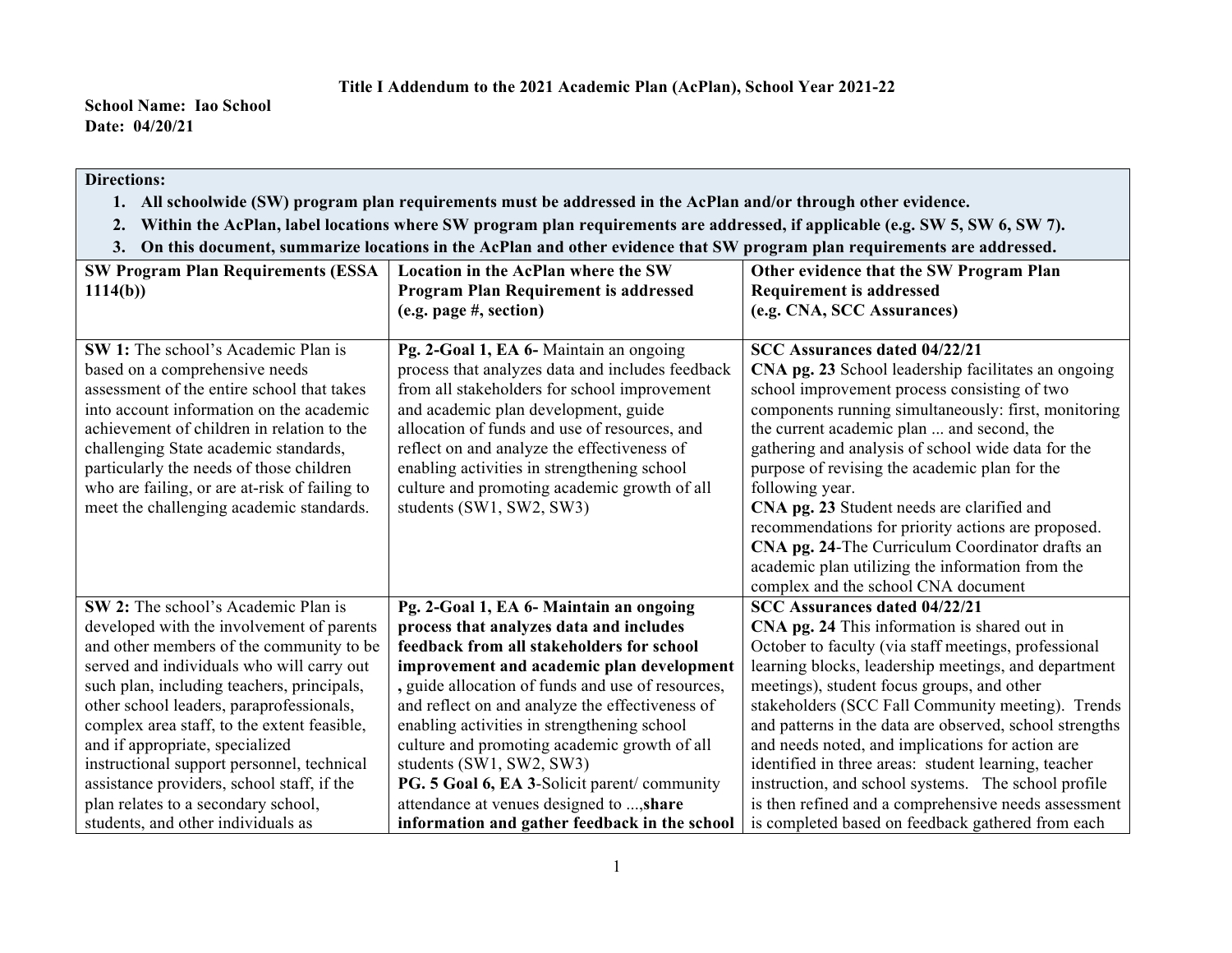## **Title I Addendum to the 2021 Academic Plan (AcPlan), School Year 2021-22**

| determined by the school.                      | improvement process/academic plan                 | group.                                                |
|------------------------------------------------|---------------------------------------------------|-------------------------------------------------------|
|                                                | development                                       |                                                       |
| SW 3: The school's Academic Plan and its       | Pg. 2-Goal 1, EA 6- Maintain an ongoing           | CNA pg. 23 School leadership facilitates an ongoing   |
| implementation shall be regularly              | process that analyzes data and includes feedback  | school improvement process consisting of two          |
| monitored and revised as necessary based       | from all stakeholders for school improvement      | components running simultaneously: first, monitoring  |
| on student needs to ensure that all students   | and academic plan development, guide              | the current academic plan to ensure progress is made  |
| are provided opportunities to meet the         | allocation of funds and use of resources, and     | towards meeting identified goals through completion   |
| challenging State academic standards           | reflect on and analyze the effectiveness of       | of enabling activities and attainment of specified,   |
|                                                | enabling activities in strengthening school       | measurable outcomes and second, the gathering and     |
|                                                | culture and promoting academic growth of all      | analysis of school wide data for the purpose of       |
|                                                | students (SW1, SW2, SW3)                          | revising the academic plan for the following year.    |
| SW 4: The school's Academic Plan is            | Pg. 5, Goal 6 EA 1-Utilize school planners,       | CNA Pg. 24 The draft plan is presented at an SCC      |
| available to the Hawaii Department of          | newsletters, online school website, social        | community meeting for additional feedback from        |
| Education, parents, and the public and the     | media, flyers/information packets sent home to    | students, parents, classified staff and community     |
| information contained in such plan is in an    | provide families and community members            | members. The final copy is sent out to faculty for    |
| understandable and uniform format and, to      | information needed to be active participants in   | final review and presented to the School Community    |
| the extent practicable, provided in a          | the learning process                              | Council for approval.                                 |
| language that the parents can understand.      |                                                   |                                                       |
| SW 5: If appropriate and applicable, the       | Pg. 2, Goal 1, EA 1.4-Utilize community           | CNA Pg. 32-Staff recognizes the benefit of having     |
| Academic Plan is developed in                  | partnerships to integrate trauma informed         | parents and community members as supportive           |
| coordination and integration with other        | restorative practices such as nonviolent          | partners in building a strong environment for student |
| federal, state, and local services, resources, | communication, community circles, re-entry        | academic success.                                     |
| and programs (e.g., programs supported         | circle, restorative circles, and peer mediation   | CNA pg. 33-The school formalized its connection       |
| under this Act, violence prevention            | (SW5)                                             | with the non-profit group, Nonviolent                 |
| programs, nutrition programs, housing          |                                                   | Communication for the Next Generation, entering       |
| programs, Head Start programs, adult           |                                                   | into a contract to provide professional development   |
| education programs, career and technical       |                                                   | and support for both faculty and students.            |
| education programs, and schools                |                                                   |                                                       |
| implementing comprehensive support and         |                                                   |                                                       |
| improvement activities or targeted support     |                                                   |                                                       |
| and improvement activities).                   |                                                   |                                                       |
| SW 6: The Academic Plan includes a             | (i) Pg. 3-Goal 3-EA 2-Implement a tier two        | <b>CNA Pg. 2-Vision and Mission Clarified-</b>        |
| description of the strategies that the school  | pullout and/ or push in math intervention that    | Connected-We believe it is important to foster a      |
| will be implementing to address school         | would be available for intermittent support as    | sense of belonging by providing students              |
| needs, including a description of how such     | needed (e.g. drop in tutoring sessions before and | opportunities to connect with other students, staff,  |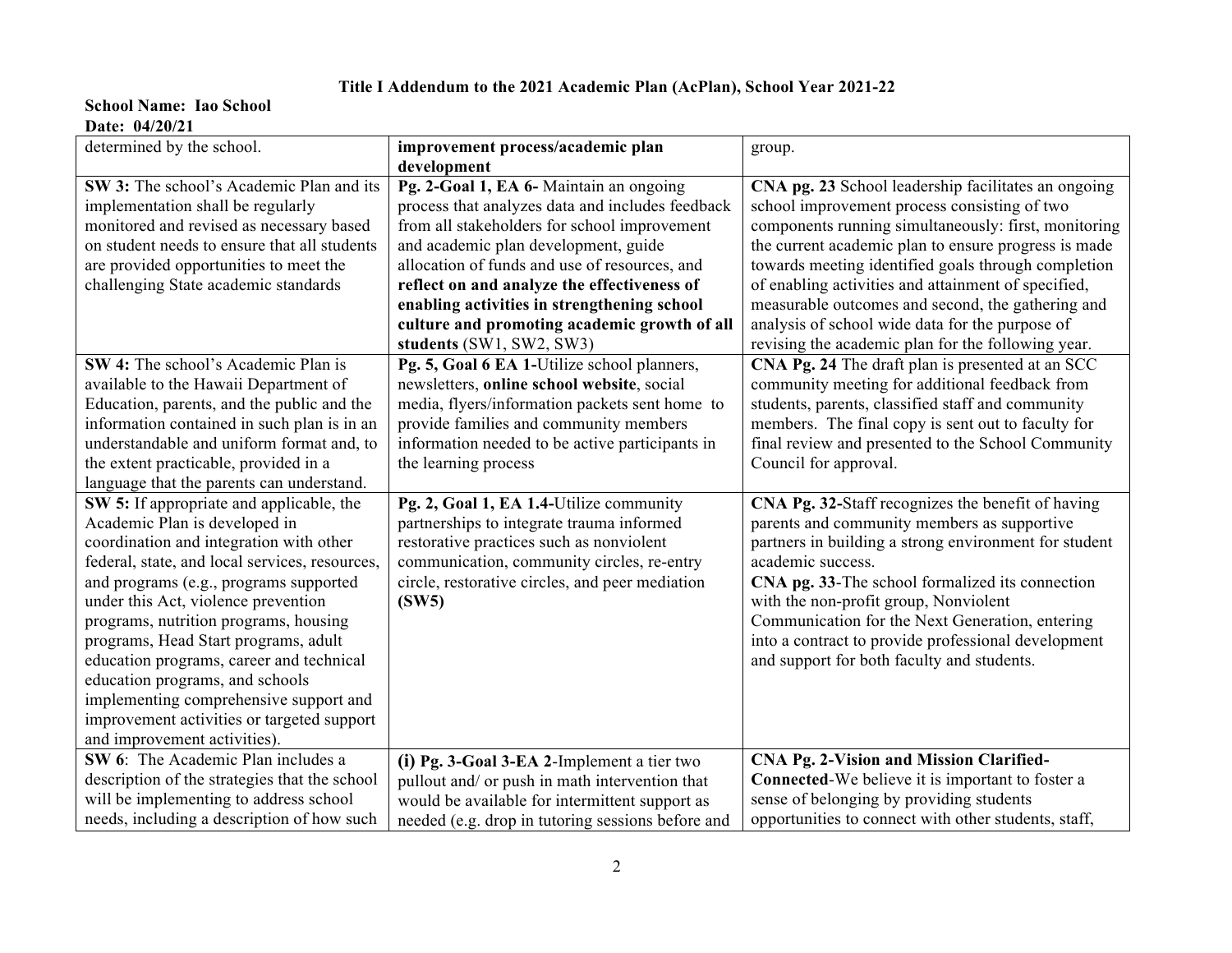| <i>valv. viieviel</i>                          |                                                      |                                                            |
|------------------------------------------------|------------------------------------------------------|------------------------------------------------------------|
| strategies will-                               | after school, PTT or intervention teacher support    | and the community                                          |
|                                                | as needed for additional instructional support       | <b>Connected-We believe that place based instruction</b>   |
| (i) provide opportunities for all children,    | during advisory, etc.)                               | that incorporates values of the host culture will foster   |
| including each of the subgroups of             | Pg. 4-Goal 3-EA 3-Provide training and               | a sense of belonging and well being                        |
| students (i.e. economically disadvantaged,     | materials to tier three math intervention teachers   | <b>Capable-We believe in providing instruction that</b>    |
| major racial and ethnic groups, children       | to strengthen 1) analysis of data to guide           | addresses foundational skills and educates the whole       |
| with disabilities, English learners) to meet   | differentiated supports, 2) use of benchmark         | child (SEL) to prepare students for future success         |
| the challenging State academic standards;      | assessments to help students set and attain clear    | Capable-We believe in providing project based              |
|                                                | goals to increase math proficiency                   | instruction that specifies clear targets, allows for       |
| (ii) use methods and instructional             | Pg. 4-Goal 4-EA 1-All core teachers provided         | student voice, engages students in rigorous and            |
| strategies that strengthen the academic        | time and support to 1) participate in a data team    | relevant tasks, and benefits the community as a            |
| program in the school, increase the amount     | process aligned to school wide priority literacy     | whole                                                      |
| and quality of learning time, and help         | standards, and 2) embedding opportunities for        | <b>Contributing-We believe it is important to foster a</b> |
| provide an enriched and accelerated            | strengthening foundational reading and writing       | sense of Kuliana/Responsibility for learning that          |
| curriculum, which may include programs,        | skills (e.g. instruction of key vocabulary, literacy | supports students to contribute to the community           |
| activities, and courses necessary to provide   | strategies, and writing that calls for textual       | CNA Pg. 19-The Reading Workshop teacher is using           |
| a well-rounded education; and                  | evidence to support conclusions                      | the (Reading Plus) program extensively in the              |
|                                                | Pg. 4-Goal 4-EA 2-Integrate silent sustained         | classroom. Data indicates when students use the            |
| (iii) address the needs of all children in the | reading utilizing common text for each grade         | program as prescribed, they can make adequate gains        |
| school, but particularly the needs of those    | level and/or individual choice and use of online     | in foundational skills to strengthen fluency and           |
| at risk of not meeting the challenging State   | programs into the advisory block to support all      | comprehension.                                             |
| academic standards, through activities         | students in building reading fluency and             | CNA pg. 26 Math department teachers currently use          |
| which may include—                             | comprehension skills                                 | a variety of curricular resources The goal is to align     |
| (I) counseling, school-based mental            | Pg. 4-Goal 4-EA 3-Provide resources and              | the curriculum across the grade levels utilizing vetted    |
| health programs, specialized                   | training to tier three reading intervention          | resources. Teachers are moving towards helping             |
| instructional support services,                | teachers to strengthen 1) analysis of data to        | students gain conceptual understanding of                  |
| mentoring services, and other                  | guide differentiated supports, and 2) use of         | mathematical concepts and need support in                  |
| strategies to improve students'                | benchmark assessments to help students set and       | developing lessons that address grade level standards      |
| skills outside the academic                    | attain clear goals to increase reading fluency,      | and provide scaffolding to assist students still           |
| subject areas;                                 | improve comprehension and build academic             | working on foundational skills.                            |
| (II) preparation for and awareness             | vocabulary to increase reading proficiency           | CNA Pg. 27 Extensive professional development              |
| of opportunities for                           | Pg. 4-Goal 4-EA 4-Provide online programs to         | aligned to the four instructional habits of powerful       |
| postsecondary education and                    | support embedding foundational literacy skills       | teaching and learning, Ready to Learn, What to             |
| the workforce, which may                       | and differentiated instruction in the core ELA       | Learn, Talk to Learn, and Model to Learn, was              |
| include career and technical                   | classes                                              | presented to teachers starting in the 2018-2019 year.      |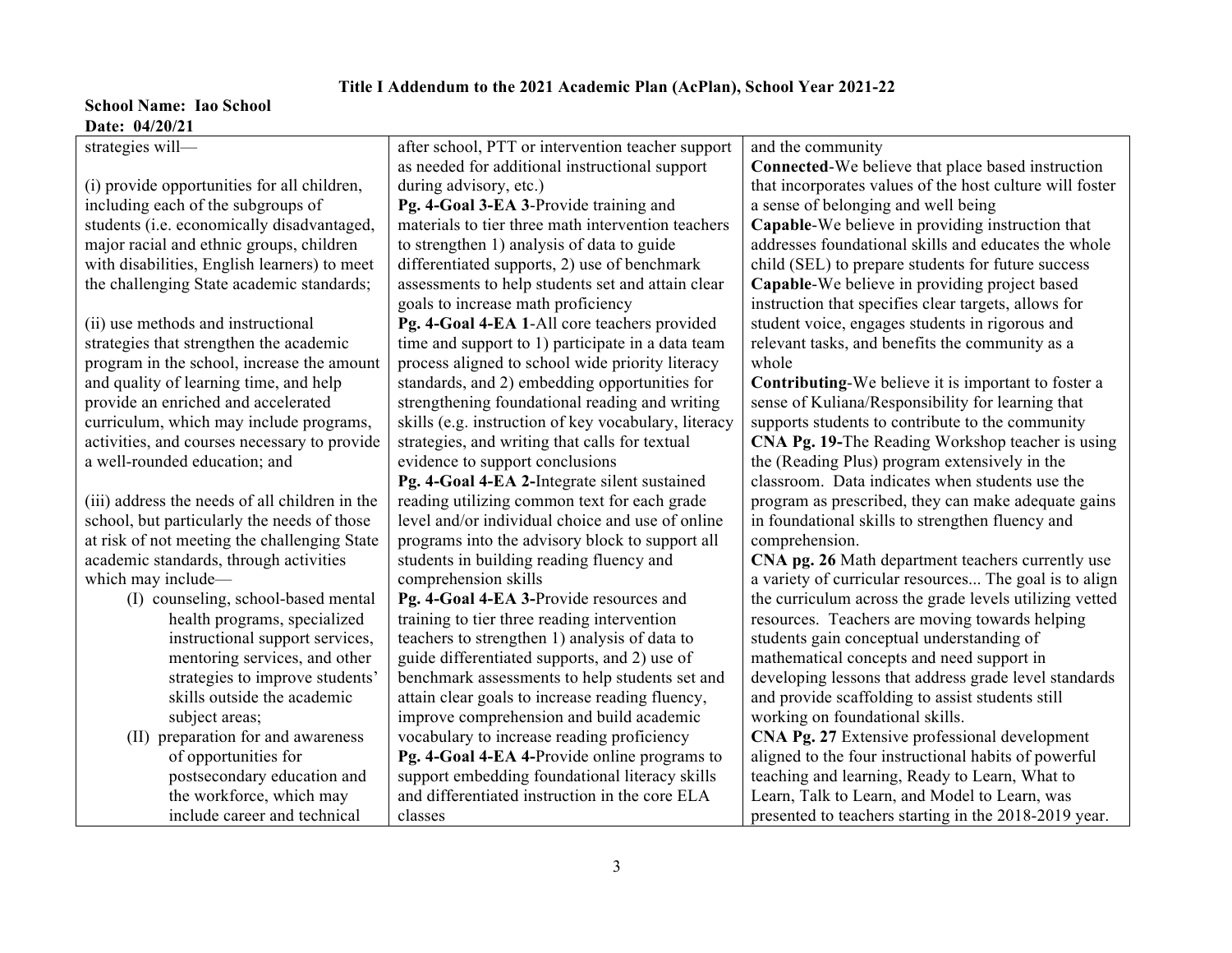| education programs and            | Pg.5 Goal 5-EA 2-Provide professional                | The school contracted with the BERC Group to           |
|-----------------------------------|------------------------------------------------------|--------------------------------------------------------|
| broadening secondary school       | development and planning time to support             | provide professional development to teachers and       |
| students' access to coursework    | teachers in implementing lessons integrating IEP     | STAR Protocol reflective classroom walkthroughs        |
| to earn postsecondary credit      | goals and objectives, WIDA Language                  | were conducted on other school campuses in 2018-       |
| while still in high school (such  | Development Standards, language acquisition          | 2020 and virtually for this year. All teachers have    |
| as Advanced Placement,            | strategies, and scaffolding strategies to ensure all | participated in the STAR protocol observations, have   |
| International Baccalaureate,      | students have access to grade level curriculum       | a foundational understanding of the four habits of     |
| dual or concurrent enrollment,    | and instruction. (SIOP, GLAD, WIDA LDS).             | powerful teaching and learning instructional rubric,   |
| or early college high schools);   | Pg. 5 Goal 5 EA 6-Review instructional               | and have set personal goals to apply the habits in     |
| (III) implementation of a         | materials and update as needed to support            | their own classrooms. Individual teachers working      |
| schoolwide tiered model to        | scaffolded instruction across the content that       | with the instructional coach in 2019-2020 have made    |
| prevent and address problem       | addresses the individual needs of students as        | effective changes in developing supportive             |
| behavior, and early               | identified by assessment data                        | relationships with students and/or providing engaging  |
| intervening services,             | (ii) Pg. 3 Goal 2, EA 1-Teachers engage in           | instruction.                                           |
| coordinated with similar          | STAR protocol walk-throughs (virtual and live)       | CNA pg. 31-Teachers are exploring project based,       |
| activities and services carried   | and reflective goal setting with follow up           | place based and/or service learning integrated into    |
| out under the Individuals with    | individualized professional development and          | core instruction to help students recognize the        |
| Disabilities Education Act (20    | coaching support to design rigorous, relevant,       | relevancy of what is being taught. This includes       |
| U.S.C. 1400 et seq.);             | brain based, engaging lessons that align to          | student research and outreach to community             |
| (IV) professional development and | priority standards, consider student needs, plan     | organizations as sources of information. Student       |
| other activities for teachers,    | for talk to learn, and incorporate student voice     | voice in guiding topics is key.                        |
| paraprofessionals, and other      | and choice (SW6).                                    | CNA Pg. 31-Teachers have strengthened use of           |
| school personnel to improve       | Pg. 3 Goal 2, EA 2-Engage students in relevant       | technology to provide lessons in multiple settings.    |
| instruction and use of data       | learning through the development and                 | All classrooms have computers, projectors and          |
| from academic assessments,        | integration of place based, project based            | document cameras to allow for multimedia               |
| and to recruit and retain         | instruction and/or service learning                  | presentations to support instruction. The school is at |
| effective teachers, particularly  | Pg. 3 Goal 2, EA 4-Ensure all teachers and           |                                                        |
| in high-need subjects; and        | students have access to online programs,             | a 1:1 device per student ratio and the school is       |
| (V) strategies for assisting      | curricular materials and technology that supports    | working to improve procedures for distribution of      |
| preschool children in the         | engaging instruction and 21st century learning       | devices to students and charging of devices            |
| transition from early             | aligned to state standards                           | throughout the day. Teachers requested exploration     |
| childhood education programs      | Pg. 2 Goal 3-EA 1-Math teachers are given time       | of additional curricular resources to enhance          |
| to local elementary school        | and support to engage in professional learning       | instruction and increase student engagement.           |
| programs;                         | opportunities and reflective practice designed to    | Teachers requested professional development            |
|                                   | align the use of common math curriculum across       |                                                        |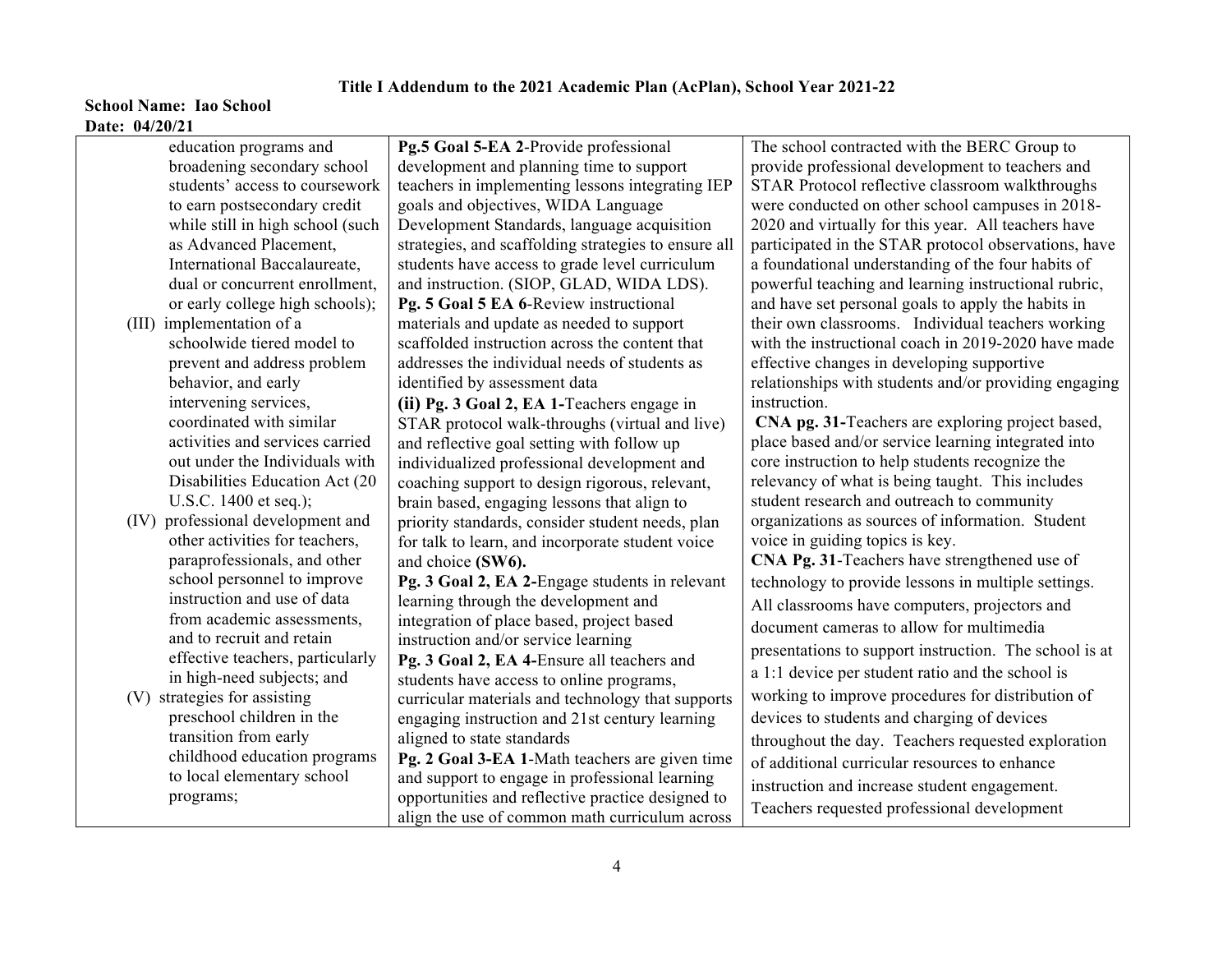| the grade levels, strengthen lesson presentation                                                   | opportunities designed to strengthen understanding of  |
|----------------------------------------------------------------------------------------------------|--------------------------------------------------------|
| aligned to the five mathematical practices, and                                                    | school purchased online programs, presentation of      |
| embed opportunities for strengthening                                                              | online and/or blended learning instruction and         |
| foundational math skills.                                                                          | strategies to differentiate instruction and build      |
| Pg. 5 Goal 5 EA 4-Provide homework assistance                                                      | engagement.                                            |
| for targeted students before and after school, and<br>during recess, lunch, and advisory           | CNA. Pg. 33 Prior to the move to distance and          |
| (iii-I) Pg. 4 Goal 5-EA 1-The advisory setting                                                     | blended learning, interventions designed to support    |
| will be used to instruct students in academic skill                                                | student growth in the area of positive behavior        |
| sets that support self directed learning, self                                                     | included counseling, peer mediation, restorative       |
| advocacy, and use of online programs to build                                                      | community circles, the Reflection and Reform Room,     |
| literacy skills                                                                                    | and Behavior Improvement Class. The Reflection and     |
| (iii-II) Pg. 5-Goal 6 EA 4-Enhance transition                                                      | Reform room provided a time out for disruptive         |
| supports between feeder schools and high school<br>and build connections with University of Hawaii | students that protects instructional time and helps    |
| Maui Campus to build student awareness of                                                          | students reflect on behaviors and set goals for        |
| post-secondary education and the workforce                                                         | improvement. The Behavior Improvement class was        |
| (iii-III) Pg.2. Goal 1 EA 3-Provide                                                                | designed as an intervention for students needing       |
| professional development designed (training,                                                       | temporary removal from the classroom setting with      |
| book reads) to strengthen administration and                                                       | more intensive reflection and/or interventions. This   |
| staff understanding of effective social emotional                                                  | also provided a transition for students returning from |
| learning, behavioral interventions, and<br>restorative justice practices                           | out of school suspensions. The Behavior                |
| Pg. 2. Goal 1 EA 4- Integrate tiered counseling                                                    | Improvement Class and Reflection and Reform room       |
| services in R&R, BIC, and school wide to assist                                                    | were not in place for the 2020-2021 year. There are    |
| students in early identification and strengthening                                                 | plans to bring back the Behavior Improvement Class     |
| of deficit skills needed to meet behavior                                                          | for 2021-2022.                                         |
| expectations (tier 2 and 3 behavior RTI) (SW6).                                                    | CNA Pg.33 the school has been embedding trauma         |
| Pg. 2 Goal 1-EA 5-Utilize teachers, counselors,                                                    | responsive restorative practices into the school       |
| and administration input to implement balanced<br>consequences and interventions to support        | discipline and intervention procedures. This           |
| students identified as at risk for behaviors to                                                    | includes: 1) trauma responsive practices reviewed      |
| learn and practice positive behaviors.                                                             | with staff annually, 2) SEL instruction and            |
|                                                                                                    |                                                        |
| Pg 5 Goal 5 EA 5 Counselors create check in                                                        | community building check in circles in all advisory    |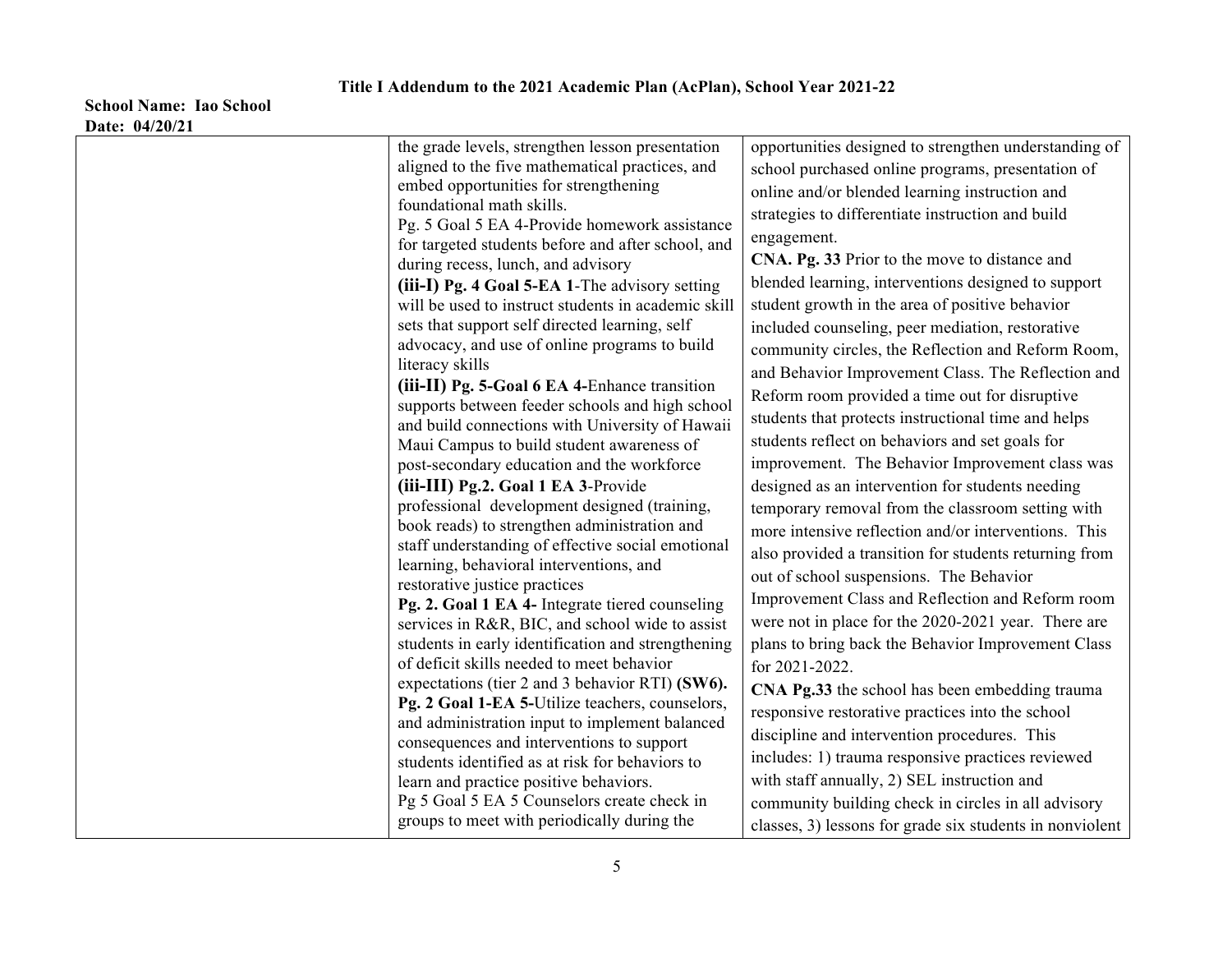|                                                                                                                                                                                                                                                                                 | advisory block<br>(iii-IV) Pg. 2 Goal 1-EA 5-Utilize surveys and<br>observations to provide ongoing professional<br>development and coaching tailored to the needs<br>of individual teachers<br>Pg.5 Goal 5-EA 2-See above                                                                                                                                                                                   | communication and conflict resolution (on hold this<br>year due to revised student hybrid schedules), 4)<br>follow up lessons for grade seven students, 5) peer<br>mediation training for interested students and support<br>teachers and provision of services to all students as<br>needed, 6) use of check in circles/instructional circles<br>with staff to support ongoing understanding of trauma<br>responsive restorative practices. The school<br>formalized its connection with the non-profit group,<br>Nonviolent Communication for the Next Generation,<br>entering into a contract to provide professional<br>development and support for both faculty and<br>students. In 2019-2020, Peer mediation services as<br>well as the use of circling in Behavior Improvement<br>Class increased. Circling as a means of restoring<br>relationships following out of school suspensions has<br>been initiated but is an area of professional<br>development. |
|---------------------------------------------------------------------------------------------------------------------------------------------------------------------------------------------------------------------------------------------------------------------------------|--------------------------------------------------------------------------------------------------------------------------------------------------------------------------------------------------------------------------------------------------------------------------------------------------------------------------------------------------------------------------------------------------------------|----------------------------------------------------------------------------------------------------------------------------------------------------------------------------------------------------------------------------------------------------------------------------------------------------------------------------------------------------------------------------------------------------------------------------------------------------------------------------------------------------------------------------------------------------------------------------------------------------------------------------------------------------------------------------------------------------------------------------------------------------------------------------------------------------------------------------------------------------------------------------------------------------------------------------------------------------------------------|
| SW 7: The Academic Plan includes parent<br>and family involvement activities and<br>strategies that are consistent with the<br>HIDOE parent and family engagement<br>policy and aimed at improving student<br>academic achievement and school<br>performance. $(1116(a)(2)(B))$ | Pg. 5, Goal 6 EA 3-Solicit parent/community<br>attendance at venues designed to 1) share<br>information that supports student success in<br>meeting academic and behavioral standards, 2)<br>share information and gather feedback in the<br>school improvement process/academic plan<br>development, and 3) showcase student products,<br>performances, and reflection on learning aligned<br>to standards. | CNA Pg. 32 Staff recognizes the benefit of having<br>parents and community members as supportive<br>partners in building a strong environment for student<br>academic success. A variety of methods are used to<br>communicate to parents including handouts, postings<br>on the school website, telephone call outs, mass<br>texting, school wide usage of school planners,<br>postings on the marquee fronting the school,<br>electronic access to student grades, and mass email<br>postings. Four community events generally attract<br>parents to campus: Open House, Monster Mash,<br>Science Fair, and Showcase. In addition, parent<br>information nights and school community council<br>meetings are held throughout the year to share<br>information, gather feedback, and present information                                                                                                                                                            |